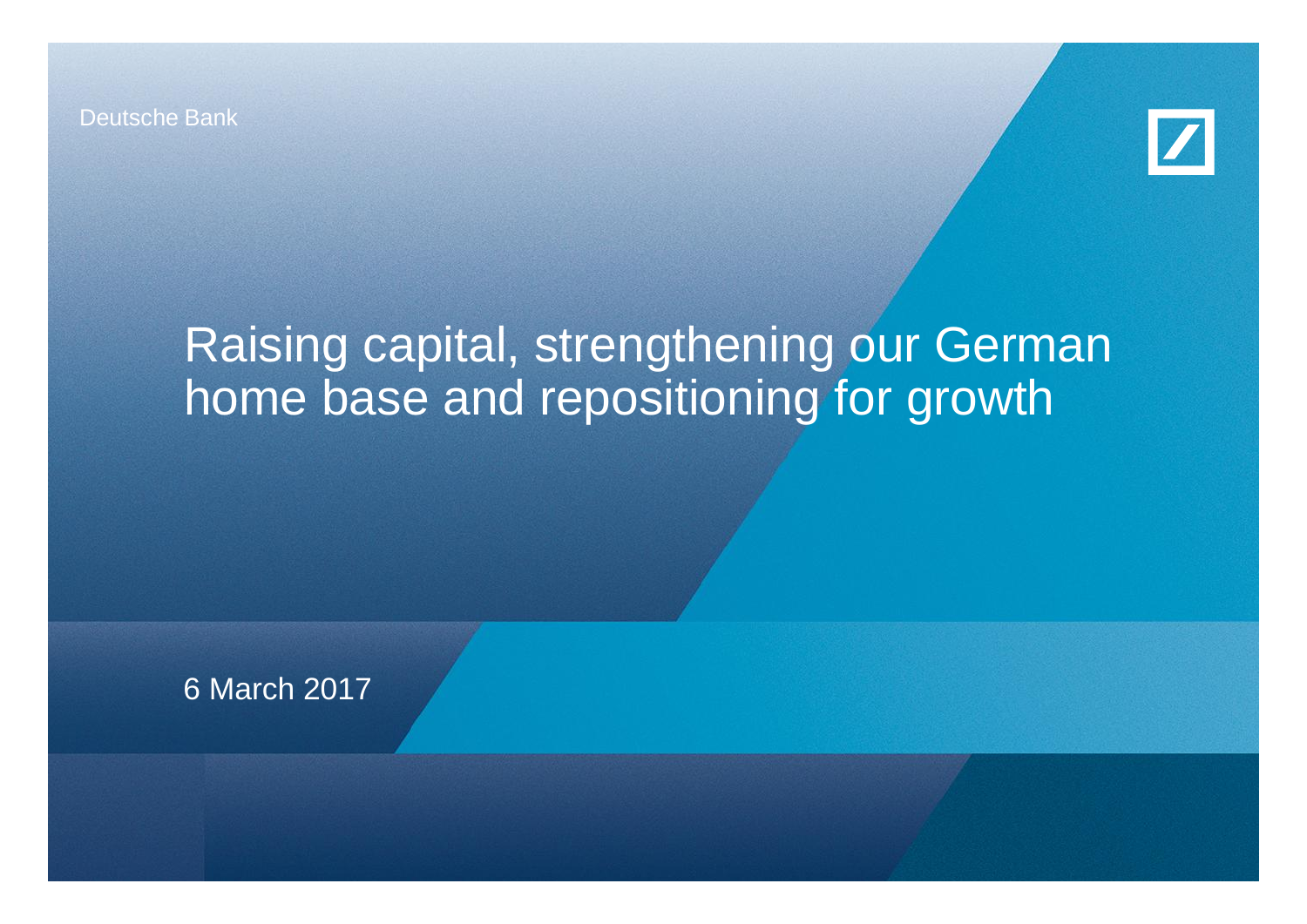### Positioning for the future

**C**



1

A EUR ~8 bn capital increase to place our CET1 ratio comfortably above 13%

Focus our business into three distinct units to target specific growth opportunities and align cost and operations

- Reconfigure our Global Markets, Corporate Finance and Transaction Banking businesses into Corporate & Investment Bank (CIB), a corporate client-led investment bank **A**
- Retain Postbank and integrate with German retail business to create the largest Private and Commercial Bank (PCB) in Germany and selectively grow global wealth management **B**

Reposition Deutsche Asset Management (DeutscheAM) for growth through a minority IPO

Structural cost reduction programme – targeting 2018 Adjusted Costs<sup>(1)</sup> of EUR  $\sim$ 22 bn and further reduction to EUR ~21 bn by 2021

Targeting an annual post-tax RoTE of 10% in a normalized operating environment

Proposal to pay 11 cents per share dividend<sup>(2)</sup> for FY2016 Targeting competitive dividend payout ratio for FY2018 and thereafter

(1) Adjusted Costs defined as total noninterest expense under IFRS excluding costs related to restructuring & severance, litigation, impairment of goodwill and other intangibles (2) Following the capital raise - and in consideration of the minimum dividend requirements under German stock company law - the management board intends to recommend a dividend of 11 cents per share for financial year 2016 and 8 cents per share for financial year 2015, with a record date for 2015 and 2016 dividends in May 2017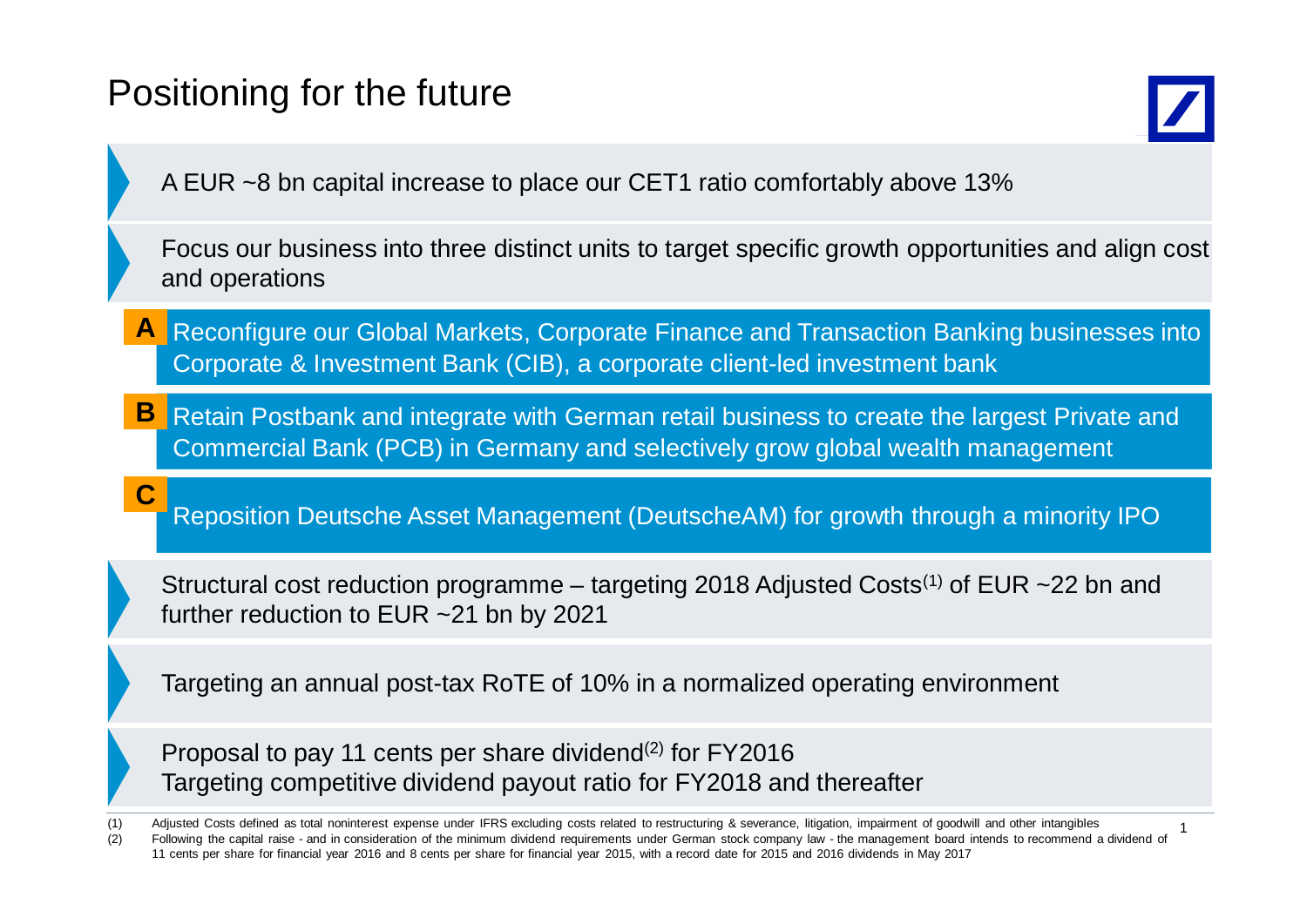### Progress since October 2015



| Our objectives                                | Delivery since October 2015                                                                                                                                                                                                                                                                                                                                                                                                                                                                         |
|-----------------------------------------------|-----------------------------------------------------------------------------------------------------------------------------------------------------------------------------------------------------------------------------------------------------------------------------------------------------------------------------------------------------------------------------------------------------------------------------------------------------------------------------------------------------|
| Simpler &<br>more efficient                   | 5% yoy reduction in Adjusted Costs in 2016 <sup>(1)</sup><br>Retail transformation under way: staff reductions and branch network optimization in plan<br>Completed strategic disposals, including sale of Hua Xia stake, Abbey Life and US PCS<br>US Intermediate Holding Company (Deutsche Bank USA Corporation) established<br>Internalized $\sim$ 2,000 technology engineers/IT staff, replacing $\sim$ 2,700 external positions<br>Operating systems reduced from 45 in 2015 to 38 end of 2016 |
| Less risky                                    | - NCOU closed on schedule<br>Settled or otherwise resolved a significant number of large litigation matters<br>All country exits completed or on track for completion in 2017<br>- KYC policies and processes improved                                                                                                                                                                                                                                                                              |
| <b>Better</b><br>capitalized                  | Fully loaded (FL) CET1 ratio increased to 11.8% at 31 December 2016<br>Reduced RWA to EUR 357 bn at 31 December 2016 from EUR 408 bn at 30 September 2015                                                                                                                                                                                                                                                                                                                                           |
| Better run with more<br>disciplined execution | ~70% of top management layer new to this level or with new responsibilities<br>- More efficient governance structure with reduced number of committees<br>Significant investments in control functions: ~1,000 new hires in Compliance/AFC by end 2017                                                                                                                                                                                                                                              |

(1) To exclude the impact of foreign exchange, 2015 Adjusted Costs was recalculated using 2016 monthly FX rates 2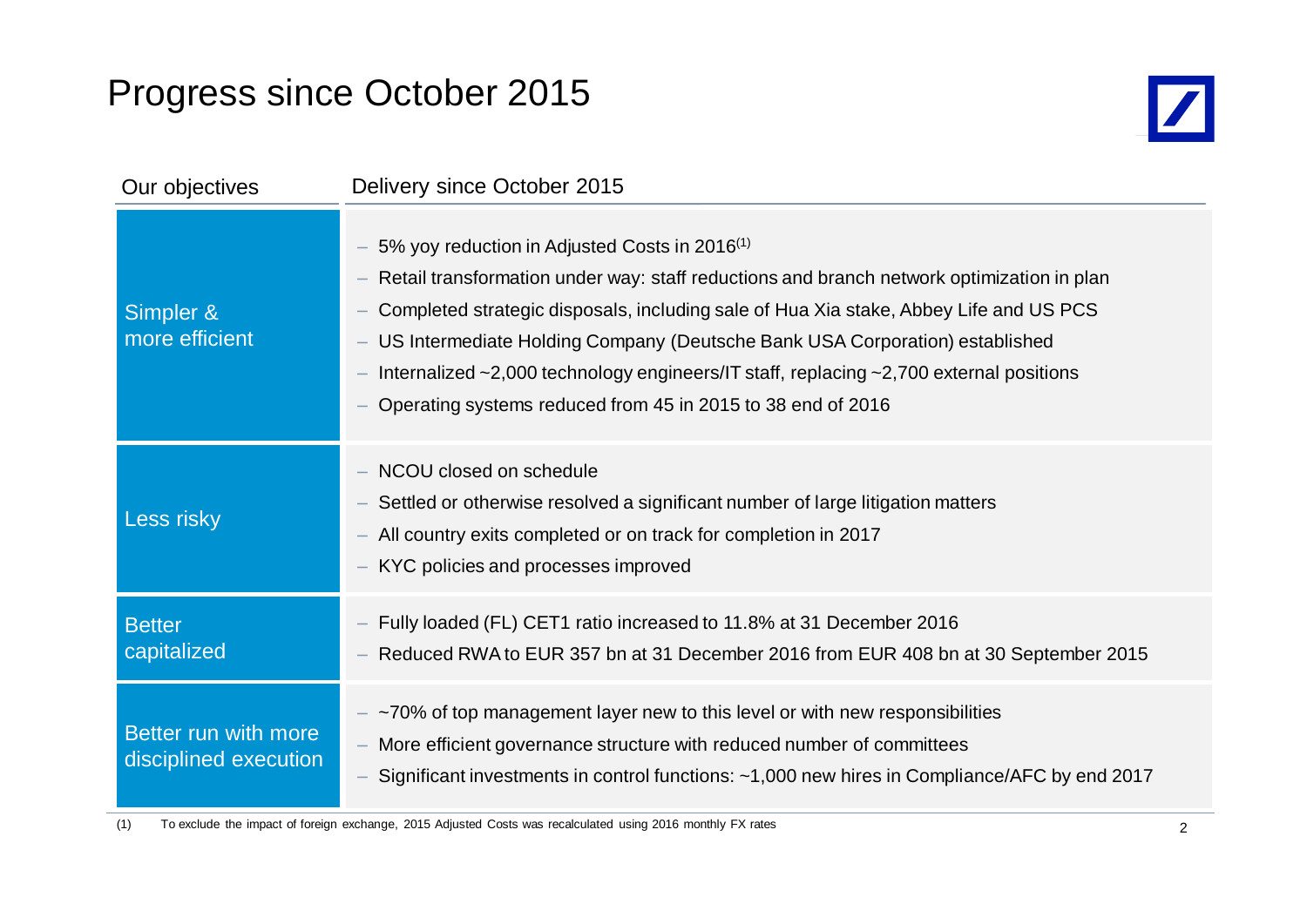### Proposed capital measures



- EUR ~8 bn estimated gross proceeds through a fully underwritten rights issue by issuing up to 687.5 m new shares
- Subscription period expected to start end of March with closing of the transaction early April
- Further potential for capital accretion of up to EUR  $\sim$  2 bn<sup>(1)</sup> from measures identified:
	- Minority IPO of Deutsche Asset Management
	- Additional business disposals



Note: 2016 reported ratios include a dividend accrual of EUR 0.4 bn in consideration of the management board's intention to recommend a dividend of 11 cents per share for financial year 2016 and 8 cents per share for financial year 2015, with a record date for 2015 and 2016 dividends in May 2017

(1) Through a combination of RWA and capital contribution<br>(0) The process is the set FURZ 0 by set of the constitution

(2) Assumes capital raise of EUR 7.9 bn net of transaction costs and including associated impacts on CET1 capital, RWA and leverage exposure. Capital accretion from DeutscheAM minority IPO and disposals not included in pro-forma capital levels

(3) MDA requirement for 2017 as per ECB SREP decision; 2019 MDA illustrative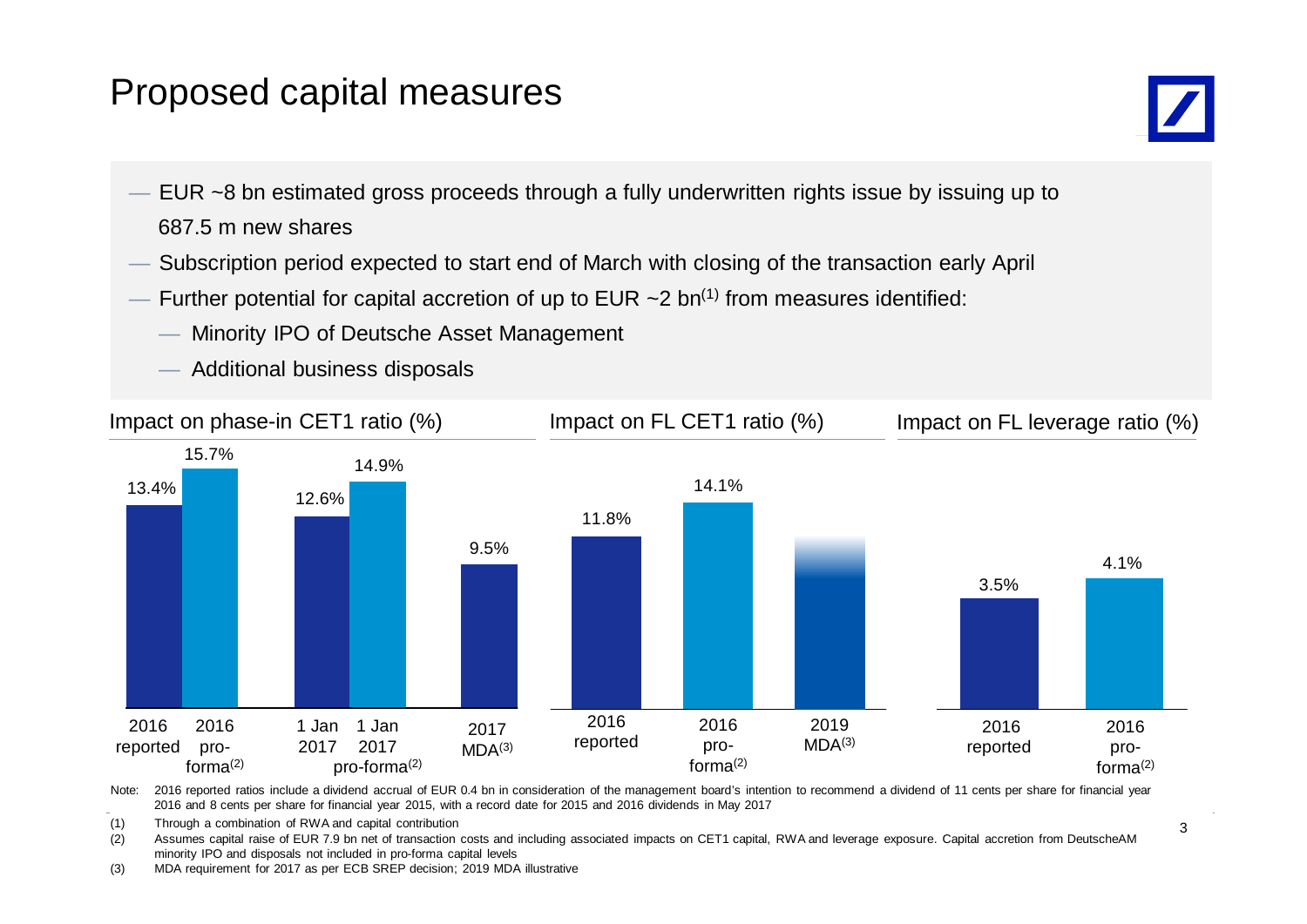## A stronger, safer bank with significant growth opportunities



**1** Capital levels above our CET1 ratio target

2 Leading European bank with a global CIB franchise which has scale and strength to pursue growth

**2** Leading **3** No.1 position **4** World-class **5** Smaller **6** in German home market through creation of a market leading private and commercial bank

**4** World-class asset management business repositioned for growth

**5** Smaller corporate centre and infrastructure cost base aligned with businesses

**6** Earnings mix more geared towards stable businesses

**Leading European bank with global transaction banking, corporate finance, capital markets, asset and wealth management capabilities**

**Strong home base in Germany**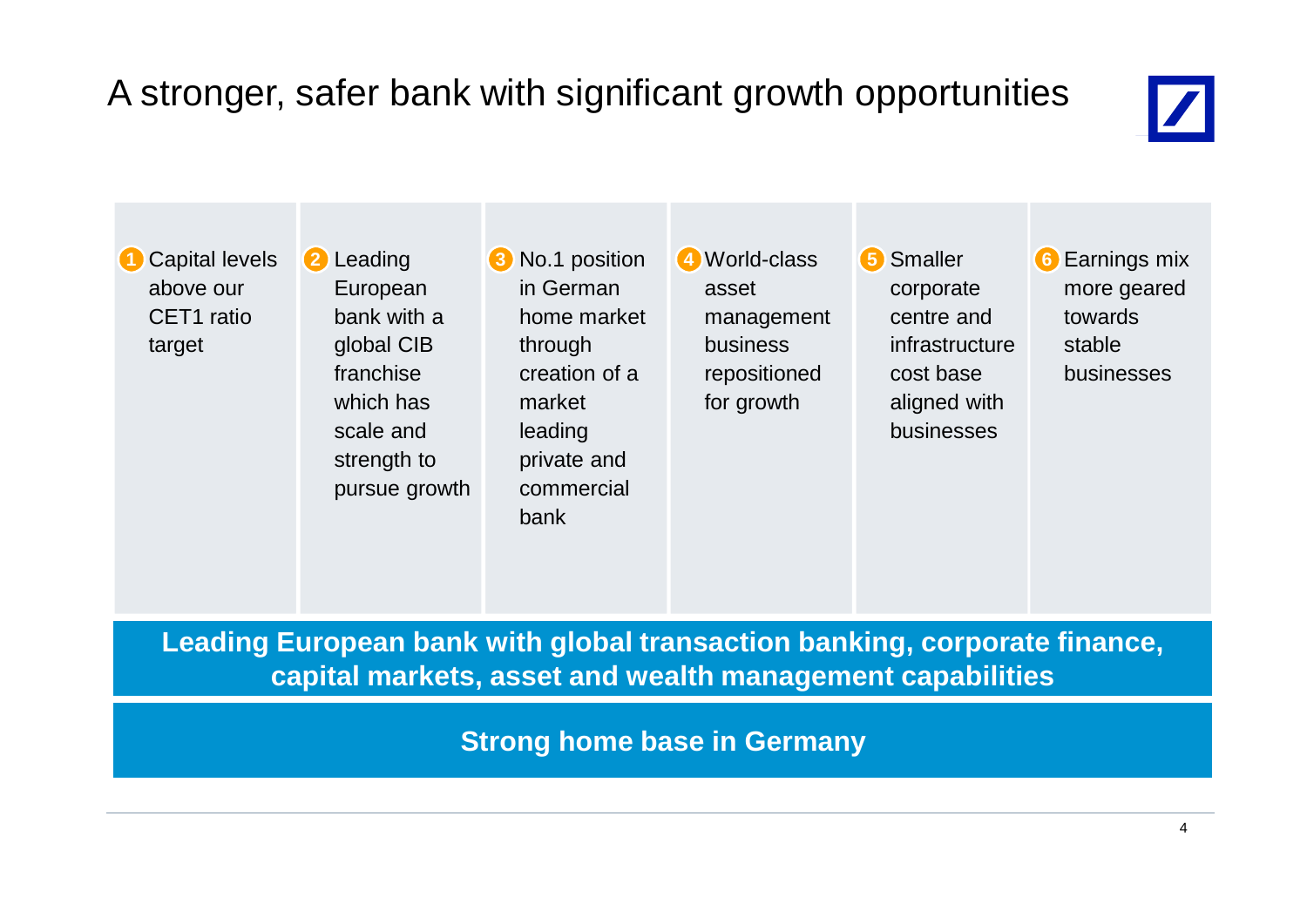### Further measures to continue to deliver on our objectives



| Simpler &<br>more efficient                      | Targeting an Adjusted Costs of EUR $\sim$ 22 bn by 2018 and EUR $\sim$ 21 bn by 2021 <sup>(1)</sup><br>Additional businesses identified for disposal (EUR ~10 bn RWA/ EUR ~30 bn leverage exposure)<br>Majority of disposals expected to take place over the next 18 months                    |
|--------------------------------------------------|------------------------------------------------------------------------------------------------------------------------------------------------------------------------------------------------------------------------------------------------------------------------------------------------|
| Less risky                                       | Further steps to reduce client perimeter to enhance controls and improve profitability<br>Ongoing investment in strengthening control functions                                                                                                                                                |
| <b>Better</b><br>capitalized                     | Comfortably above 13% CET1 target<br>Continue to strengthen leverage ratio to 4.5% target<br>Further potential for capital accretion of up to EUR $\sim$ 2 bn <sup>(2)</sup> identified by disposals / IPO actions<br>Selectively pursue revenue opportunities with increased capital strength |
| Better run with<br>more disciplined<br>execution | Legacy asset portfolios identified with EUR $\sim$ 20 bn RWA <sup>(3)</sup> and EUR $\sim$ 60 bn leverage exposure<br>Front to back alignment by shifting/aligning large portions of infrastructure functions to divisions<br>Streamlining of technology, operations and overhead functions    |

(1) Cost targets include retention of Postbank (2016 Adjusted Costs of EUR 2.7 bn)

(1) Cost targets include retention of Postbank (2016 Adjust<br>(2) Through a combination of RWA and capital contribution

(3) Excluding operational risk RWA of EUR ~15 bn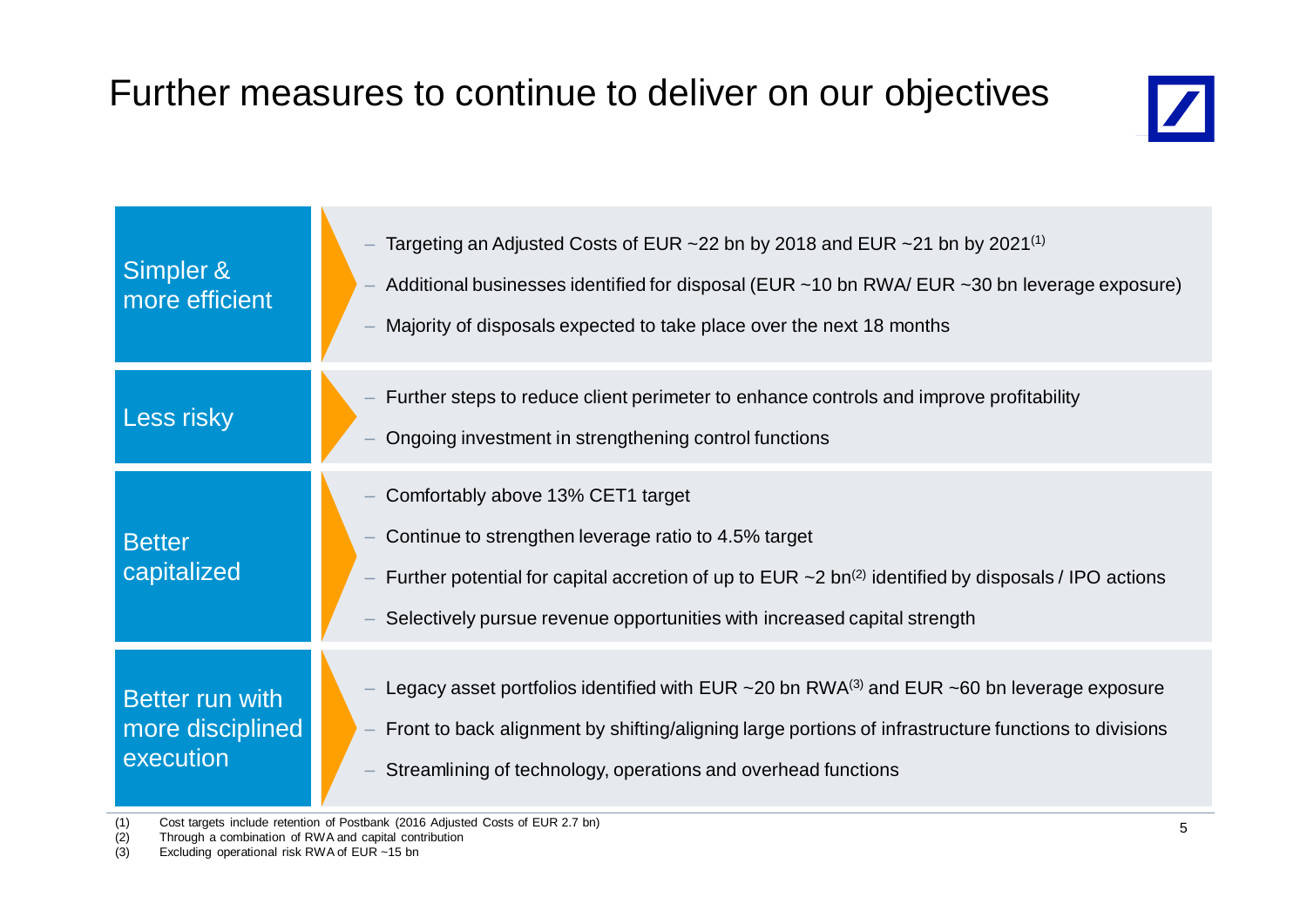### Our business model will be based on three divisions



|                                           |                                                                                                                                                                                                                                                                                                                        | <b>Deutsche Bank</b>                                                                                                                                                                                                                                         |                                                                                                                                                                                                                                |
|-------------------------------------------|------------------------------------------------------------------------------------------------------------------------------------------------------------------------------------------------------------------------------------------------------------------------------------------------------------------------|--------------------------------------------------------------------------------------------------------------------------------------------------------------------------------------------------------------------------------------------------------------|--------------------------------------------------------------------------------------------------------------------------------------------------------------------------------------------------------------------------------|
|                                           | A<br>Corporate &<br><b>Investment Bank (CIB)</b>                                                                                                                                                                                                                                                                       | B<br>Private &<br><b>Commercial Bank (PCB)</b>                                                                                                                                                                                                               | C<br><b>Deutsche Asset</b><br>Management (DeutscheAM)                                                                                                                                                                          |
| <b>Revenues</b><br>(2016,<br>EUR bn $(1)$ | 16.8                                                                                                                                                                                                                                                                                                                   | 10.3                                                                                                                                                                                                                                                         | 2.5                                                                                                                                                                                                                            |
| <b>RWA</b><br>(2016,<br>EUR bn $(2)$      | 238                                                                                                                                                                                                                                                                                                                    | 86                                                                                                                                                                                                                                                           | 9                                                                                                                                                                                                                              |
| <b>Strategy</b>                           | Corporate-client led<br>Focus on increasing share of<br>wallet with target clients with<br>more selective deployment of<br>balance sheet<br>Retain strong but more<br>focused US footprint<br>Continue to grow our APAC<br>franchise, particularly in<br>transaction banking, advisory<br>and capital markets business | Formation of the largest<br>private and commercial bank<br>in Germany<br>Improved technology platform<br>for Italy<br>Selectively grow global wealth<br>management<br>Investments into digitalization<br>to broaden client base and to<br>drive efficiencies | Attractive growth opportunities<br>for Deutsche Asset<br>Management as a standalone<br>business<br>Minority IPO to level playing<br>field with standalone asset<br>managers<br>DB committed to retaining<br>majority ownership |

(1) Excludes revenues from 2016 disposals (EUR 1.3 bn). Consolidation & Adjustments (EUR (0.5) bn) and NCOU (EUR (0.4) bn) not shown<br>(2) Consolidation & Adjustments RWA (EUR 15 bn) and NCOU RWA (EUR 9 bn) not shown

(1) Excludes reverties from 2010 disposals (EDN 1.5 bn). Consolidation & Adjustments (ED<br>(2) Consolidation & Adjustments RWA (EUR 15 bn) and NCOU RWA (EUR 9 bn) not shown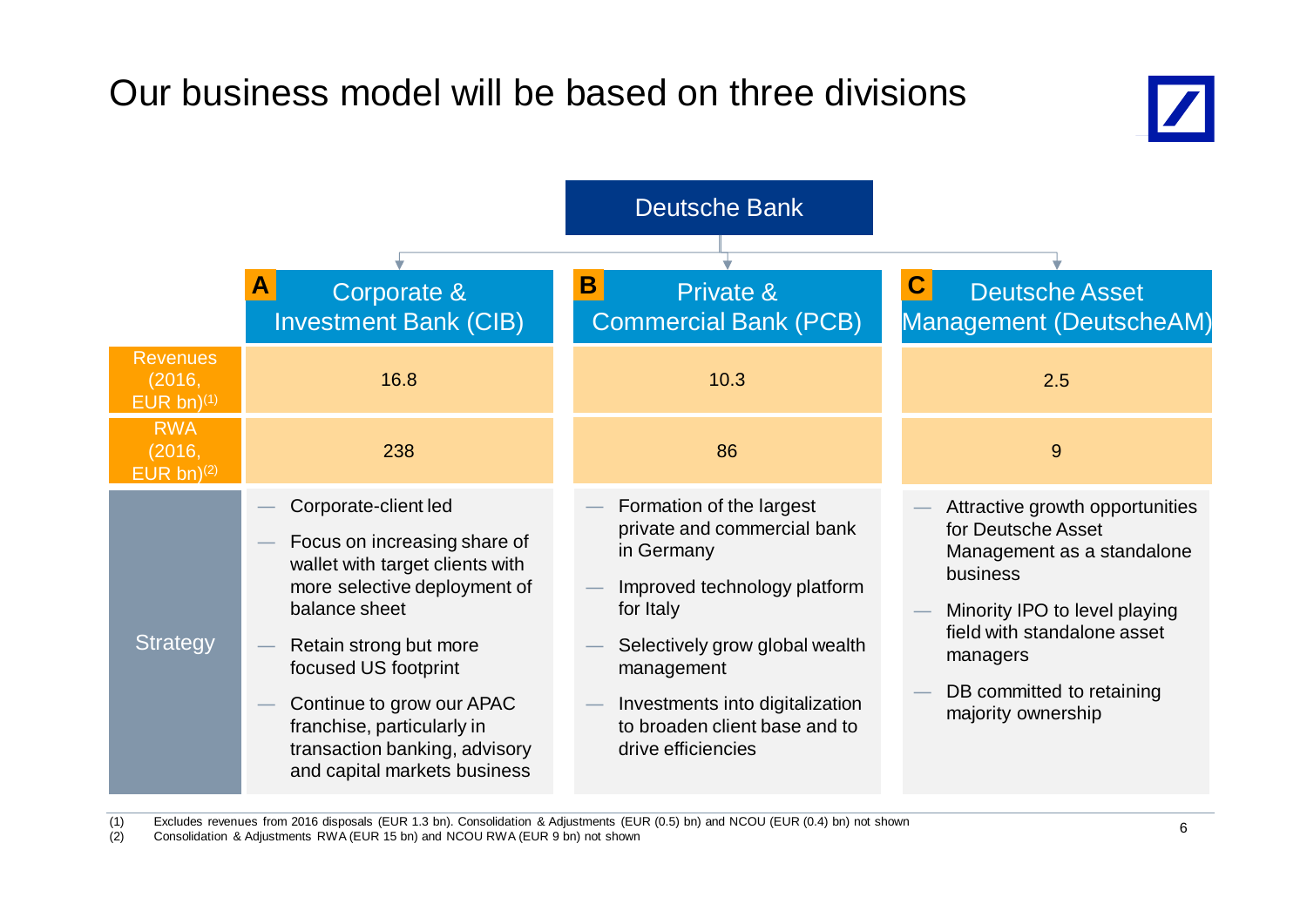## Combining our global markets, corporate finance and **A** transaction banking businesses into one corporate-led CIB

Corporate-led Investment Bank **Rationale for combining businesses** 



(1) Corporate clients include corporations, infrastructure firms, private equity partnerships, governments, insurance companies, banks and other Non-Bank Financial Institutions

(2) Institutional clients include institutional investors, banks, clearing houses and pension funds

(3) Trade Finance (4) Securities Services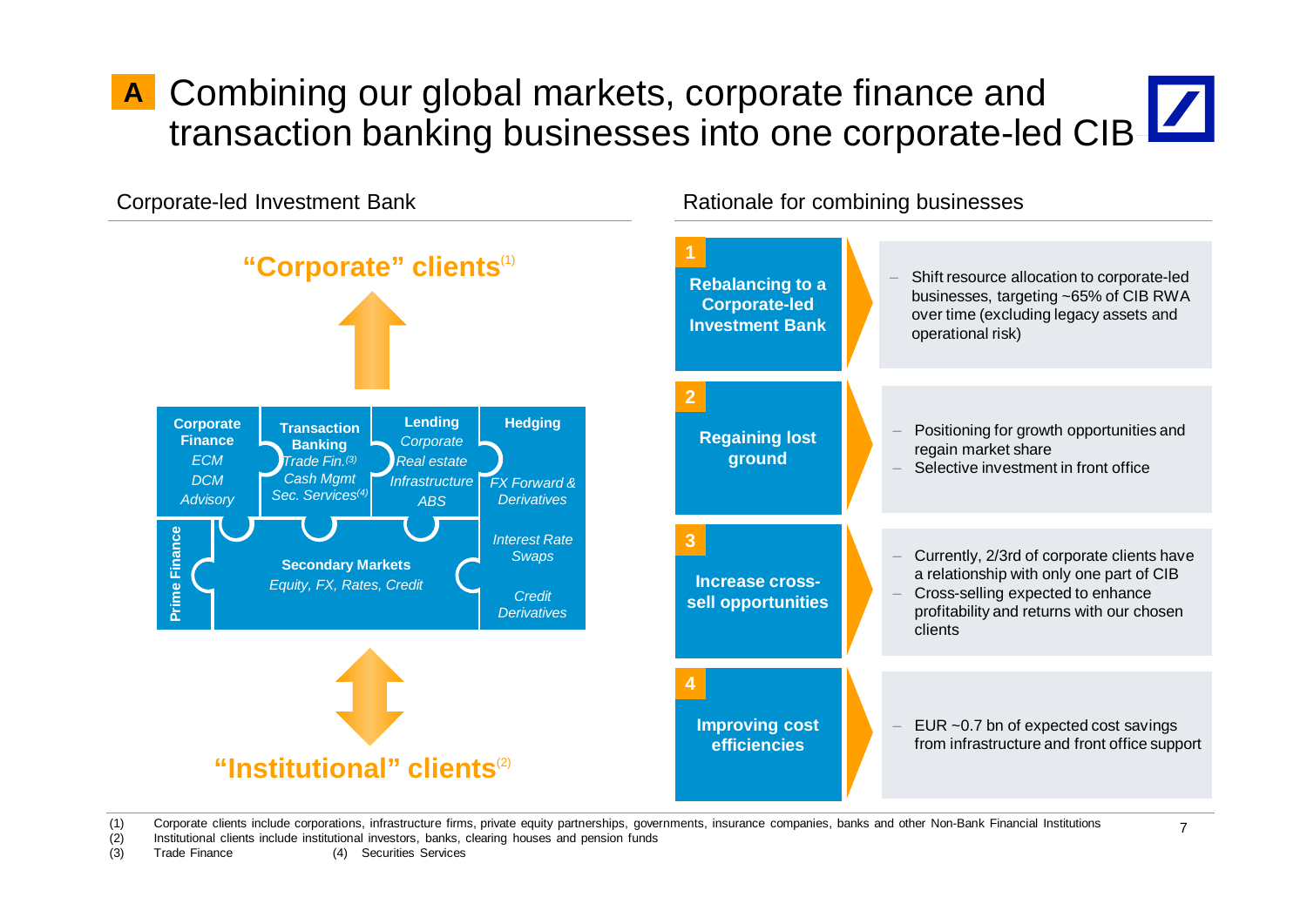## **A** CIB will be weighted towards corporate business



| Current State (2016)       |                              |                     |                                                                  |  |
|----------------------------|------------------------------|---------------------|------------------------------------------------------------------|--|
|                            |                              | Net revs.           | % of RWA<br>(EUR bn) <sup>(1)</sup> (ex Op. risk) <sup>(2)</sup> |  |
| DCM, ECM)                  | Origination & Advisory (M&A, | 2.3                 | 3%                                                               |  |
| <b>Transaction Banking</b> |                              | 4.5                 | 20%                                                              |  |
| Lending                    |                              | 0.2                 | 15%                                                              |  |
|                            | Financing                    | 2.6                 | 17%                                                              |  |
| Debt S&T                   | <b>FIC</b>                   | 4.7                 | 35%                                                              |  |
| <b>Equities S&amp;T</b>    |                              | 2.5                 | 7%                                                               |  |
| <b>NCOU</b> residual       |                              | n.m. <sup>(3)</sup> | 3%                                                               |  |
| Total                      |                              | 16.8                | 100%                                                             |  |

## Net revs. (EUR bn) (ex Op. risk)<sup>(2)</sup> Aspiration<sup>(4)</sup> % of RWA 9.6 55% ~65% 7.2 34% ~35% Origination & Advisory Transaction Banking **Financing** Sales and Trading:  $-$  FIC

n.m.(3) 11% 0%

16.8 100% 100%

### (2016) New CIB structure (2016 pro-forma)

(1) Transfers between GM and CIB related to client coverage and product distribution eliminated across products

(2) Excluding operational risk RWA; Current estimate based on population of assets expected to be transferred

(3) 2016 revenues of NCOU not meaningful because they were impacted by actual de-risking measures in 2016 and are not linked to NCOU residual assets transferred to CIB as of Jan-17. 8<br>Est externel reperties purposes NCOL w For external reporting purposes NCOU will not be restated for all 2016 financials

**Total** 

- Equities

Legacy assets

(4) Illustrative; assuming legacy assets fully run down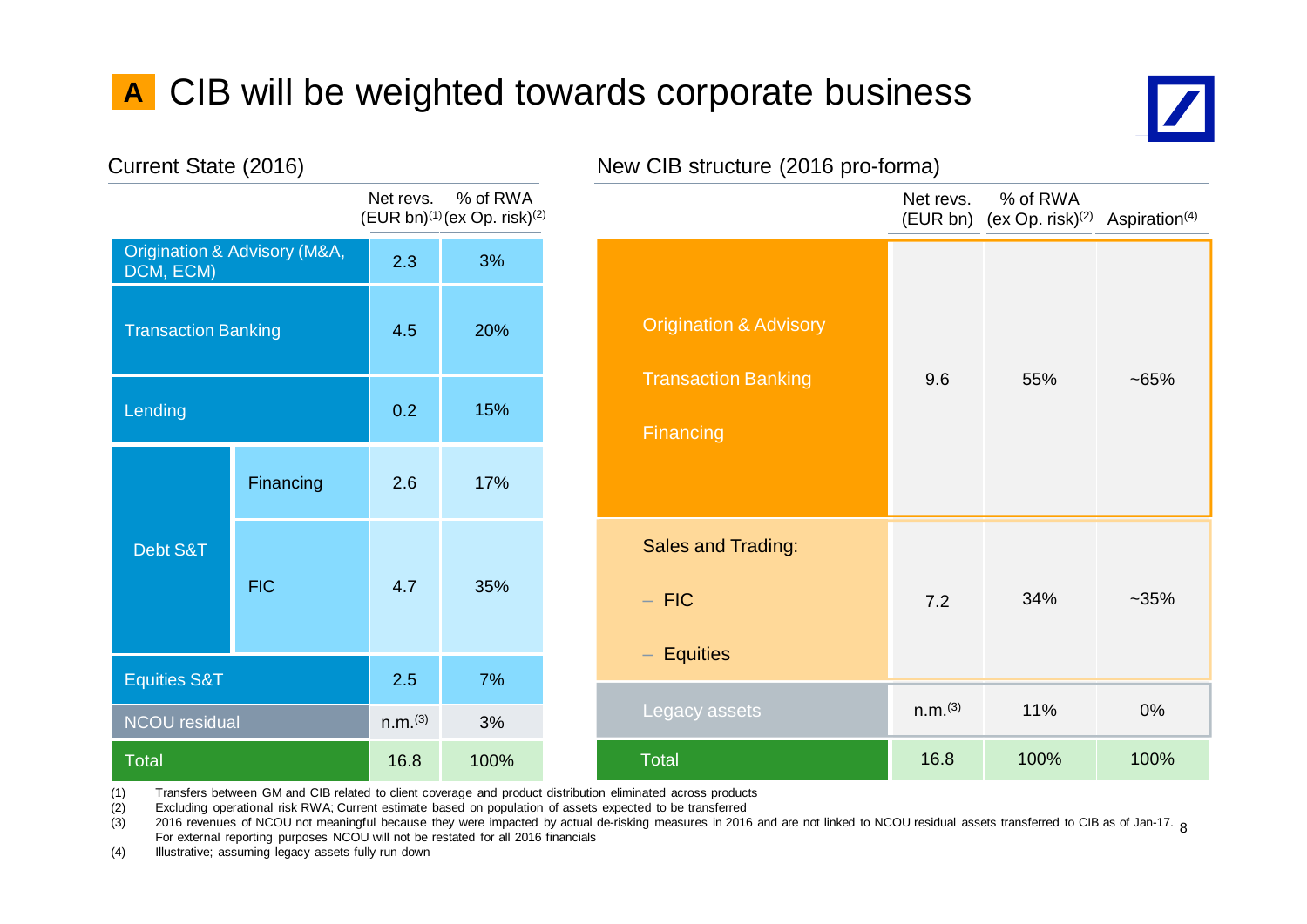## **A** Tangible growth opportunities continue to exist in CIB



| <b>Origination and</b><br><b>Advisory</b>   | Target: Regain #1 position in Europe with strong and profitable franchises in the US and APAC<br>- Broaden and deepen strategic relationships to specifically drive M&A and ECM<br>- Extend corporate DCM leadership into FIG $^{(1)}$ capital and SSAs $^{(2)}$                                                                                  |
|---------------------------------------------|---------------------------------------------------------------------------------------------------------------------------------------------------------------------------------------------------------------------------------------------------------------------------------------------------------------------------------------------------|
| <b>Transaction</b><br><b>Banking</b>        | Target: Capitalize on top tier global transaction banking position to gain global wallet share<br>$-$ Monetize infrastructure investment and top line growth in Asia to reduce cost to income ratio<br>Cross sell cash management on back of leading trade finance business<br>Deepen sale of integrated transaction settlement linked FX service |
| <b>Financing</b>                            | Target: Maintain leading Credit Financing and Solutions franchise <sup>(3)</sup><br>Deploy capital to maximize economies of scale across ABS, CRE and TIE <sup>(4)</sup><br>- Maintain leading leveraged finance franchise                                                                                                                        |
| <b>FIC Sales and</b><br><b>Trading</b>      | - Target: Top 5 globally, Top 3 in Europe and in our selected focus business areas<br>- Broaden and deepen strategic partnerships for insurance and pensions industry in Rates<br>- Invest in cutting edge technology to become the top FX Payments and Treasury Solutions provider                                                               |
| <b>Equities Sales and</b><br><b>Trading</b> | Target: Tier 1 international equity franchise with leading Prime and Investment Solution platforms<br>- Selectively recapture Prime client balances and market share in Equity Trading & Derivatives<br><b>Enhance liquidity and collateral management</b>                                                                                        |

(1) Financial Institutions Group<br>(2) Sovereign, supranational ar

(1) Thiancial institutions Group<br>(2) Sovereign, supranational and agency clients

(3) Source: Coalition (based upon DB's internal structure and product offering)<br>(4) ABS = Asset-backed securities: CRE = Commercial Real Estate: TIE = Trar

ABS = Asset-backed securities; CRE = Commercial Real Estate; TIE = Transportation, infrastructure and energy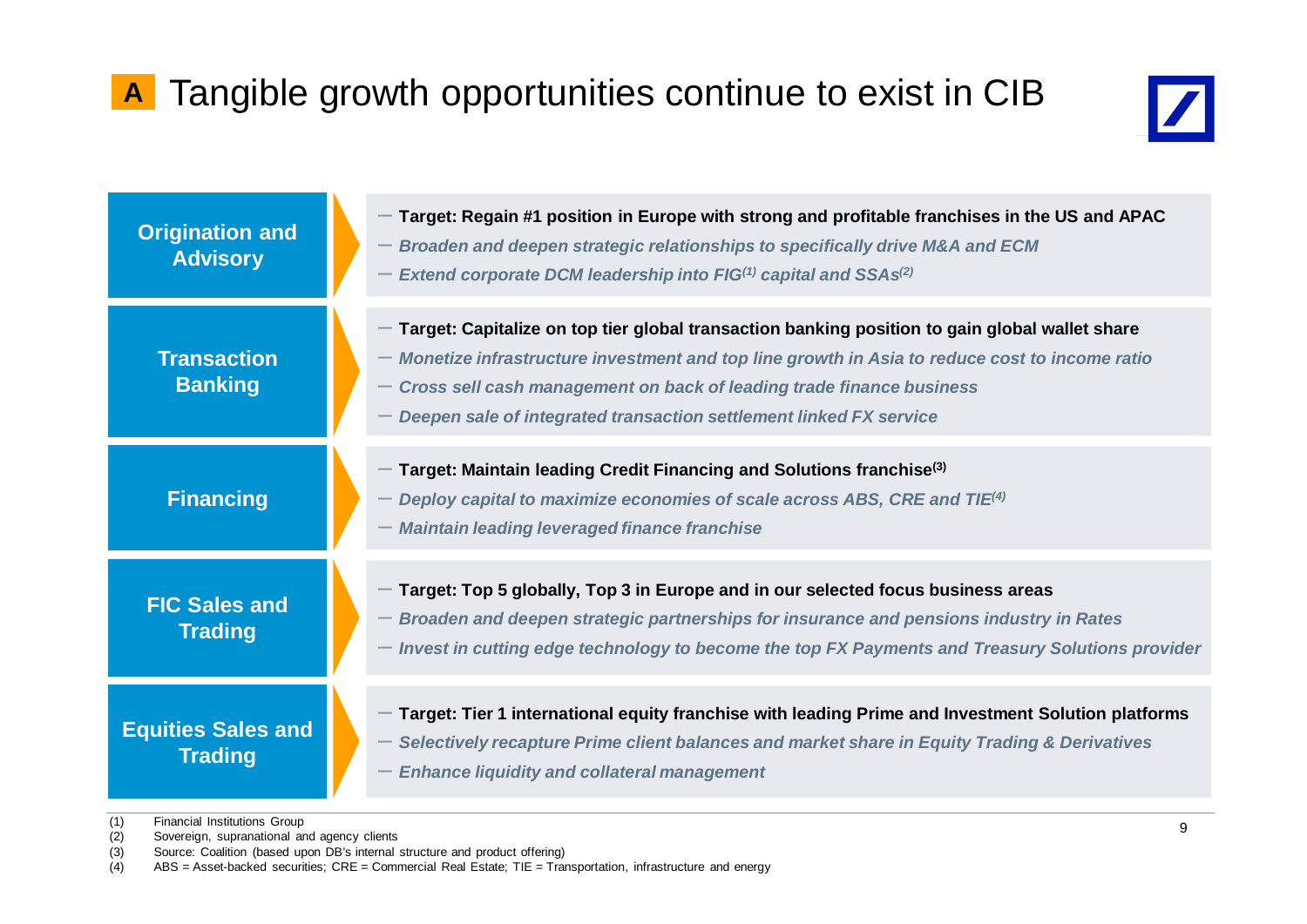



RWA and leverage split of legacy asset portfolio

| EUR bn                            | <b>Maturity</b><br>profile<br>$(years)^{(1)}$ | <b>RWA</b> ex<br>operational<br>$risk^{(3)}$ | Leverage<br>exposure <sup>(3)</sup> |
|-----------------------------------|-----------------------------------------------|----------------------------------------------|-------------------------------------|
| <b>Rates</b>                      | $5 - 15$                                      | 9                                            | $-30$                               |
| $Credit^{(2)}$                    | $3 - 8$                                       | 4                                            | 20                                  |
| Equity<br>derivatives             | 3                                             | 1                                            | 1                                   |
| EM                                | $<$ 1                                         | 1                                            | 1                                   |
| <b>NCOU</b> residual<br>(GM/CIB)  | $10 - 15$                                     | 6                                            | 6                                   |
| Total (excl.<br>operational risk) |                                               | $-20$                                        | $-60$                               |
| Total (incl.<br>operational risk) |                                               | ~35                                          | ~60                                 |

- Additional legacy assets identified as portfolios not consistent with new corporate led CIB strategy
	- move derivatives to a more efficiently cleared and collateralized business model
	- complete exit of the single name CDS and RMBS business
	- $-$  exit of equity derivative credit risk positions
- Legacy assets intended to be run down within CIB business
	- $-$  DB will seek to be opportunistic and accelerate run down if it is economically attractive to do so
- Drag of legacy asset portfolio estimated to represent ~200 basis points on CIB RoTE per annum
- RWA (excluding operational risk) and leverage exposure targeted to be reduced to EUR ~12 bn and EUR ~30 bn respectively by 2020

(1) Estimated maturity profile of majority of portfolios for different products

(2) Includes residual uncleared CDS

(3) Current estimate based on population of assets expected to be transferred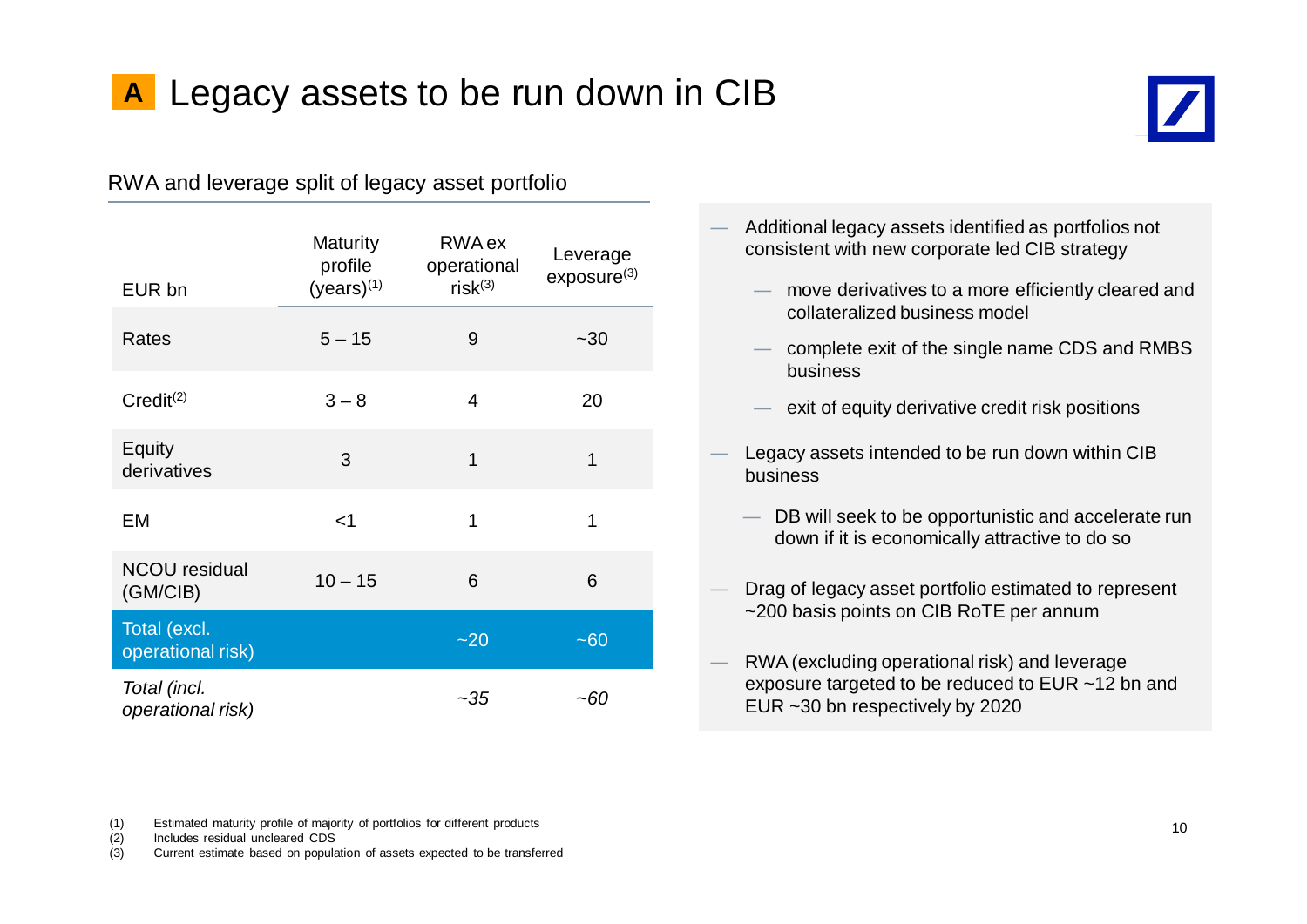### Consolidate position as leader in the strongest European **B** economy



|                               | Strongest economy in Europe                                                                                                |  | Grow stabl                |
|-------------------------------|----------------------------------------------------------------------------------------------------------------------------|--|---------------------------|
| <b>Strong</b><br>economy      | Number 1 export nation in Europe                                                                                           |  | private and               |
|                               | Population with increasing need of<br>financial advisory in times of low interest<br>rates (e.g. capital markets products) |  | Strong hor<br>internation |
|                               | Strong corporates and world-class midcap<br>sector with high banking demands                                               |  |                           |
|                               |                                                                                                                            |  | DB and Po                 |
| Changing<br>banking<br>sector | Highly competitive market environment<br>with large savings & cooperative banks<br>network                                 |  | position in               |
|                               | Increasing market consolidation within all<br>sectors                                                                      |  | <b>Revised vi</b>         |
|                               | Low interest rate environment putting<br>pressure on margins and forcing market<br>participants to adjust pricing model    |  | Integration               |
|                               | Strong credit quality with NPLs being                                                                                      |  |                           |
|                               | amongst the lowest in Europe                                                                                               |  | <b>Revised vi</b>         |
|                               | DB as only truly international bank<br>incorporated in Germany                                                             |  | Postbank i                |

Facts on German market **Key drivers** for revised home market positioning

le business in healthy home market, both in d commercial banking

me market is a pre-requisite for our al business

ostbank significantly improved their starting last 2 years

iew on leverage target requirements

supports diversification of DB's funding mix

ew on possible degree of integration of resulting in scale and incremental synergies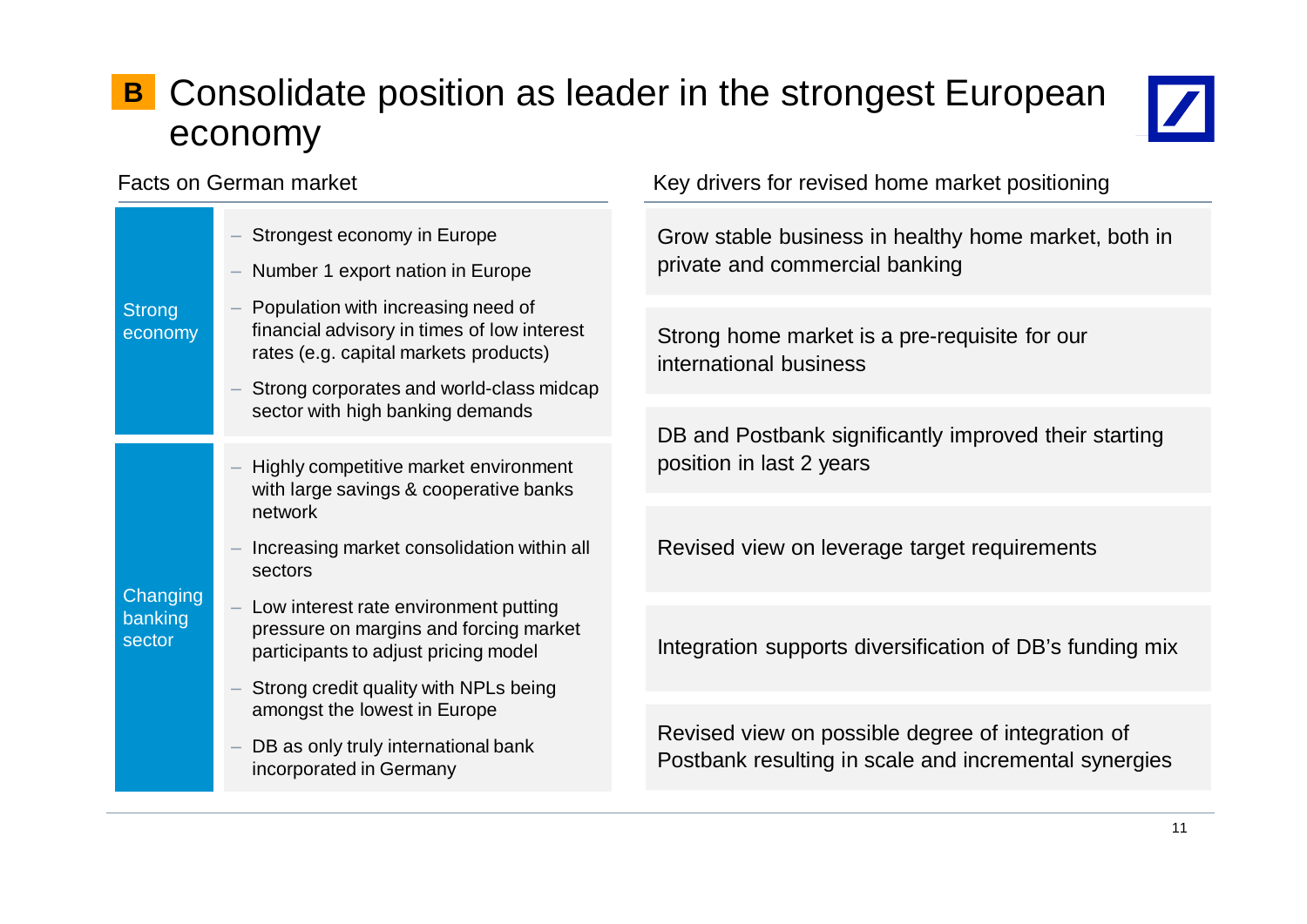### Targeting 3 clear segments in private and commercial market **B**



### Current state: PCB Germany (FY2016)

|                             | <b>Ar</b> Postbank | Z      | Deutsche Bank<br>Wealth Management |
|-----------------------------|--------------------|--------|------------------------------------|
| <b>Revenues</b><br>(EUR bn) | 3.4                | 3.5    | 0.4                                |
| <b>RWAs</b><br>(EUR bn)     | 42                 | 18     | 2                                  |
| <b>Customers</b>            | $~13 \text{ m}$    | $>7$ m | 16k                                |

### Future state: PCB Germany

| Positioning                  | <b>Retail Banking</b> | <b>Private and</b><br>Commercial<br><b>Banking</b>    | Wealth<br>Management |
|------------------------------|-----------------------|-------------------------------------------------------|----------------------|
| <b>Operating</b><br>platform |                       | Shared operations / IT platform / digital investments |                      |

### **Priorities**

- Re-align German structure by consolidating legal entities, central functions and operations to cater for cost and funding opportunities
- Migration onto one of the existing IT platforms and decommission platforms
- Establish differentiated client and product strategy tailored for each customer segment
- Leverage existing digital client base (with almost 10m online banking customers) and develop high-speed digital innovation unit to tap existing and new client groups (e.g. 'Millennials')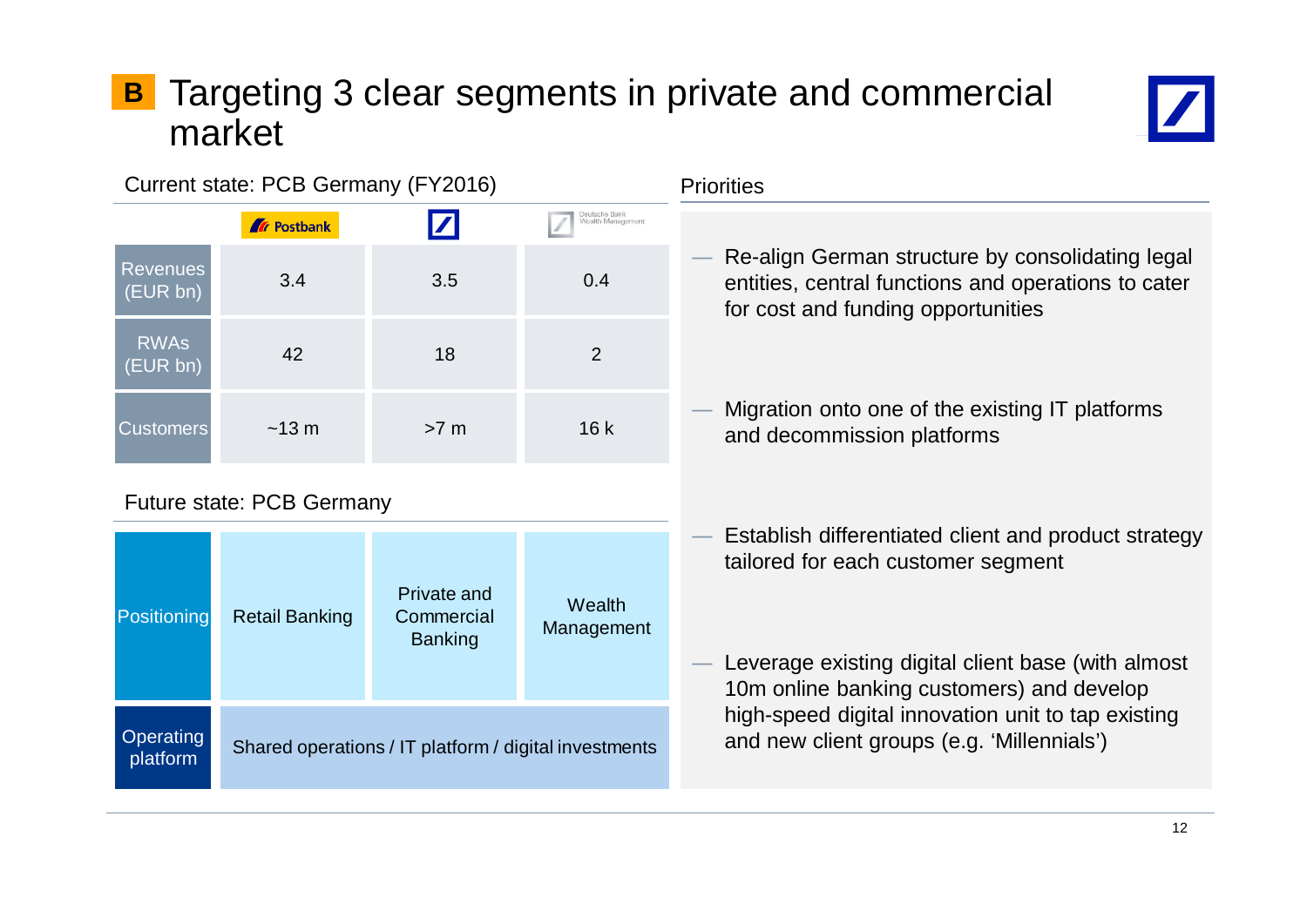### **B** Phased plan for combination





### **The integration work plan is structured along three clearly defined phases over the next 3-5 years**

 $(1)$  Full run-rate synergies to be achieved in 2022

(1) Full run-rate synergies to be achieved in 2022<br>(2) Incremental charges relating to investment in IT and other support functions of EUR ~0.9 bn are included in the Adjusted Costs targets for 2018/2021 13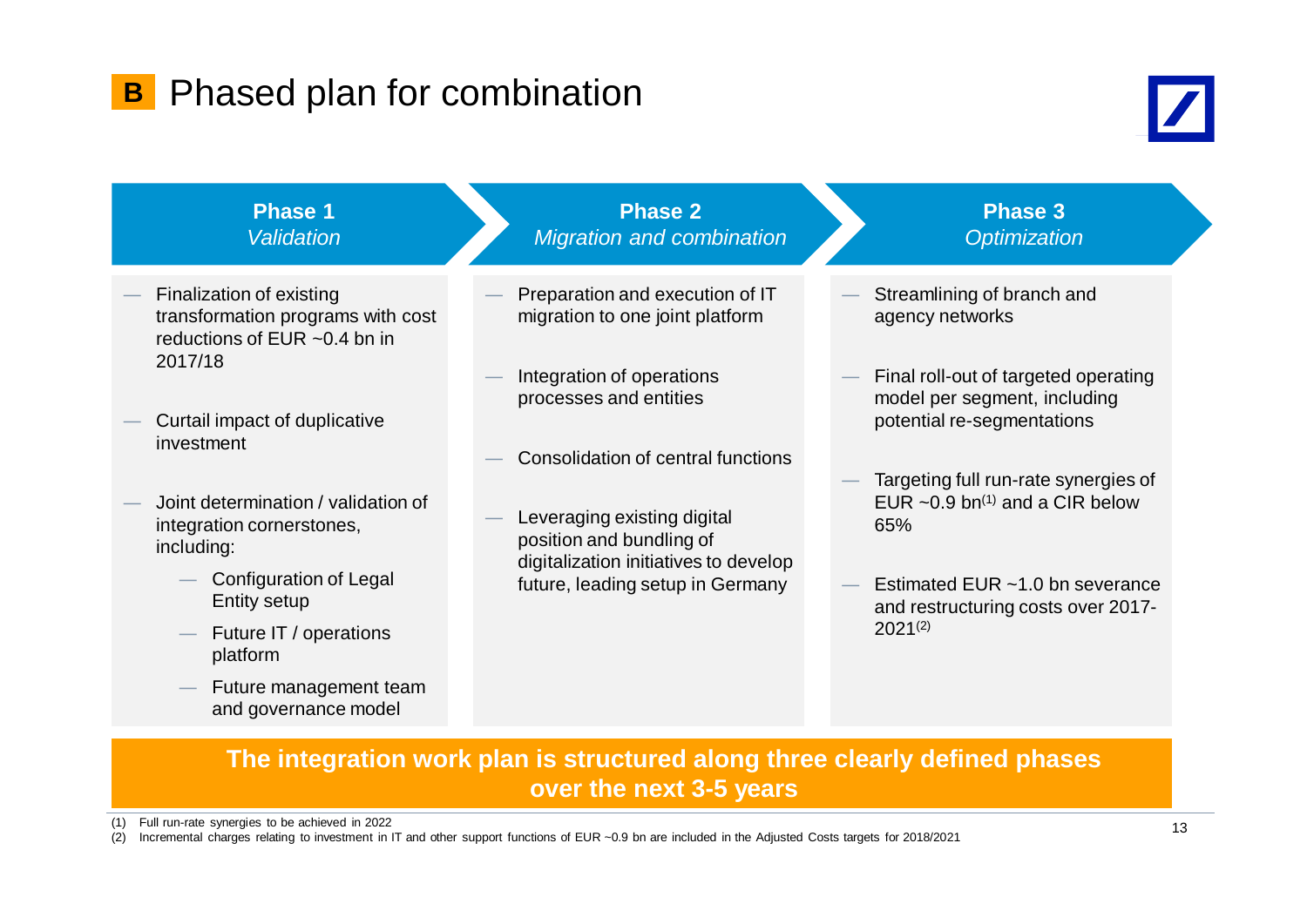### Minority IPO of Deutsche Asset Management to facilitate growth **C**



| <b>IPO overview</b>           | <b>Minority IPO</b><br>DB will maintain control with a majority stake<br>SE headquartered in Germany<br>Limited separation issues, with preparations under way<br>IPO planned to be completed within the next 24 months |
|-------------------------------|-------------------------------------------------------------------------------------------------------------------------------------------------------------------------------------------------------------------------|
| <b>Benefit for DB</b>         | Expected to unlock intrinsic value of DeutscheAM<br>Allows more focused management of revenue growth and cost efficiency<br>Provides additional capital benefit although not the primary rationale for the transaction  |
| <b>Benefit for DeutscheAM</b> | Enhanced external profile of DeutscheAM<br>Own currency and greater operational flexibility for future growth opportunities<br>Separate incentive model for staff                                                       |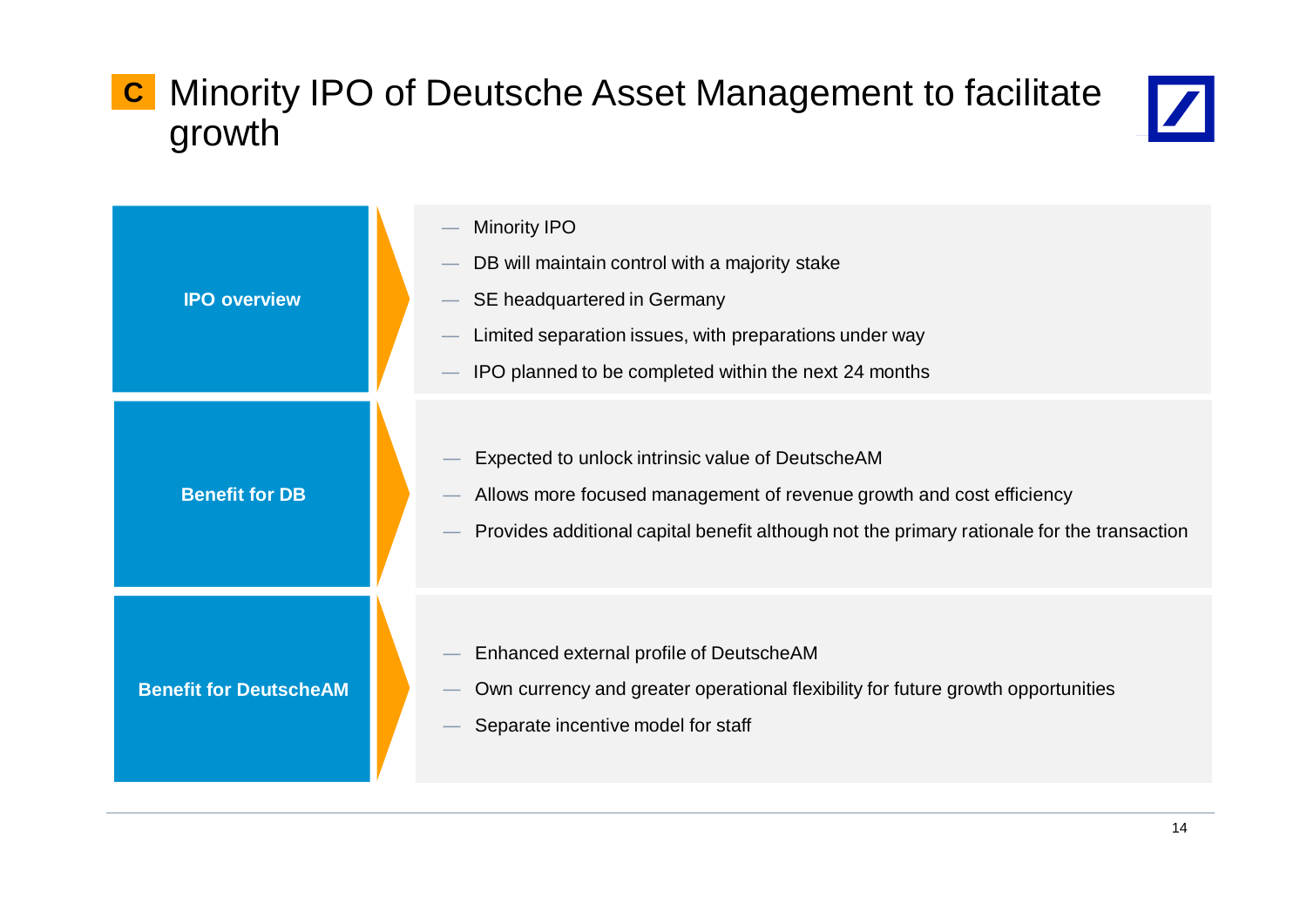### Deutsche Asset Management is a leading diversified **C** global asset manager





Note: Splits indicated above are based on invested assets<br>(4) Bill statistics mutual funds: Oct 2046 (2) FTFCLE

(1) BVI statistics mutual funds: Oct 2016 (2) ETFGI Research: Jan 2017 (3) Eager, Davis & Holmes: Dec 2015 (4) Broadridge: 3Q2016 (5) Willis Towers Watson Global Alternatives Survey 2016

(6) Deutsche AM Internal Performance Reporting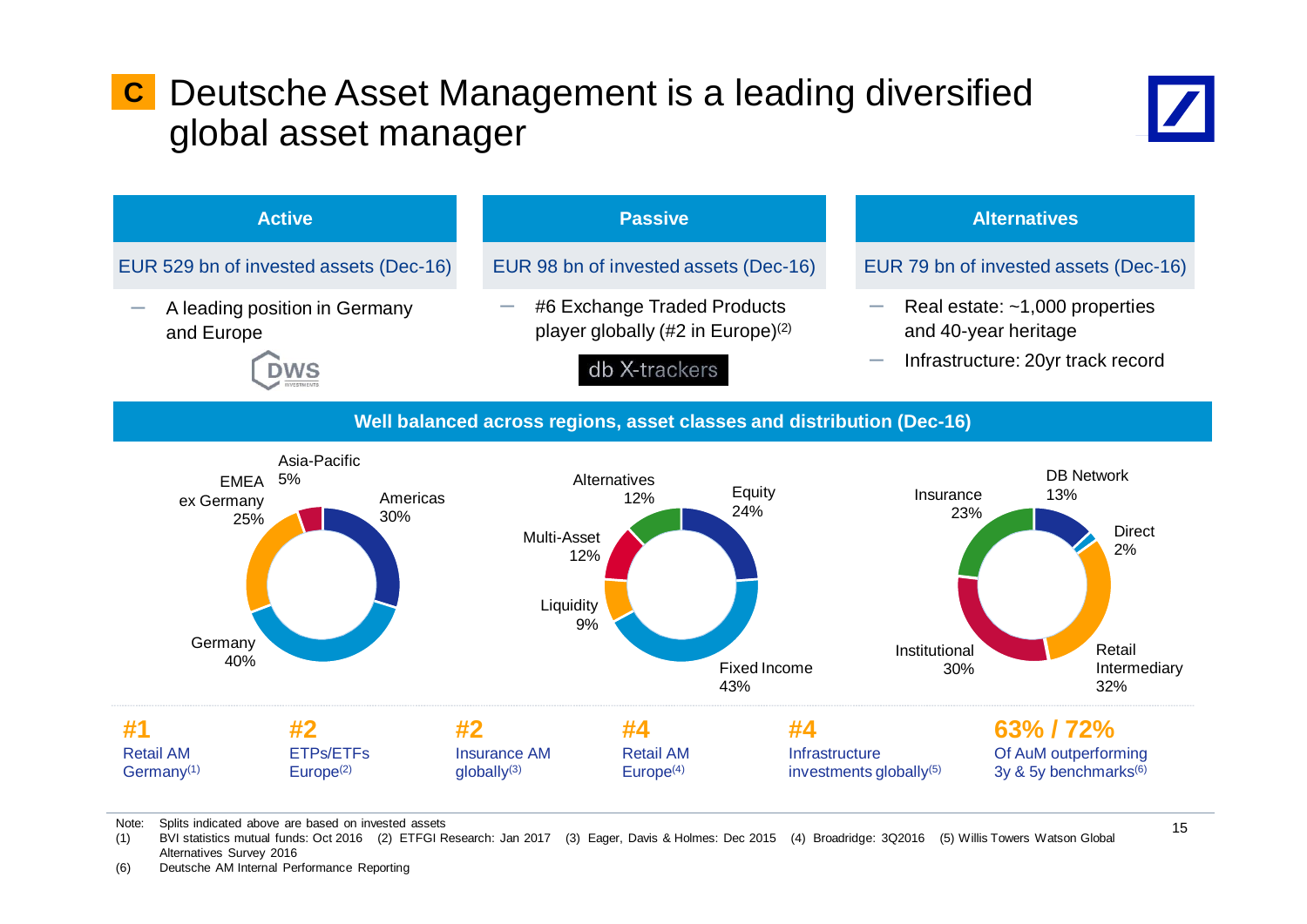### A detailed plan to reduce costs by 2021



#### 2016 Adjusted Costs and cost targets (EUR bn)

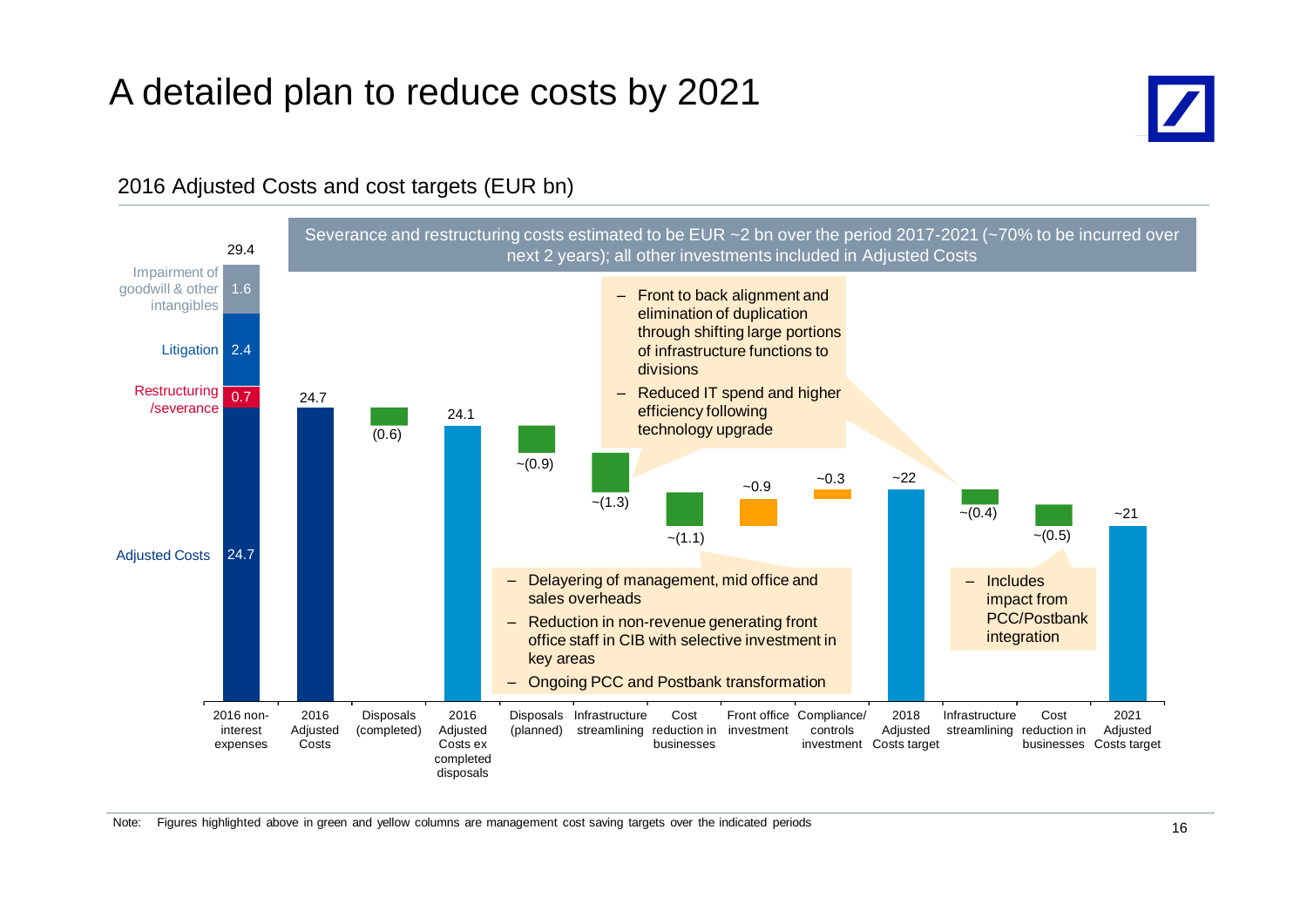## Significant revenue upside opportunities in the medium term



### Net revenues (EUR bn)(1)

Potential medium term drivers(1)

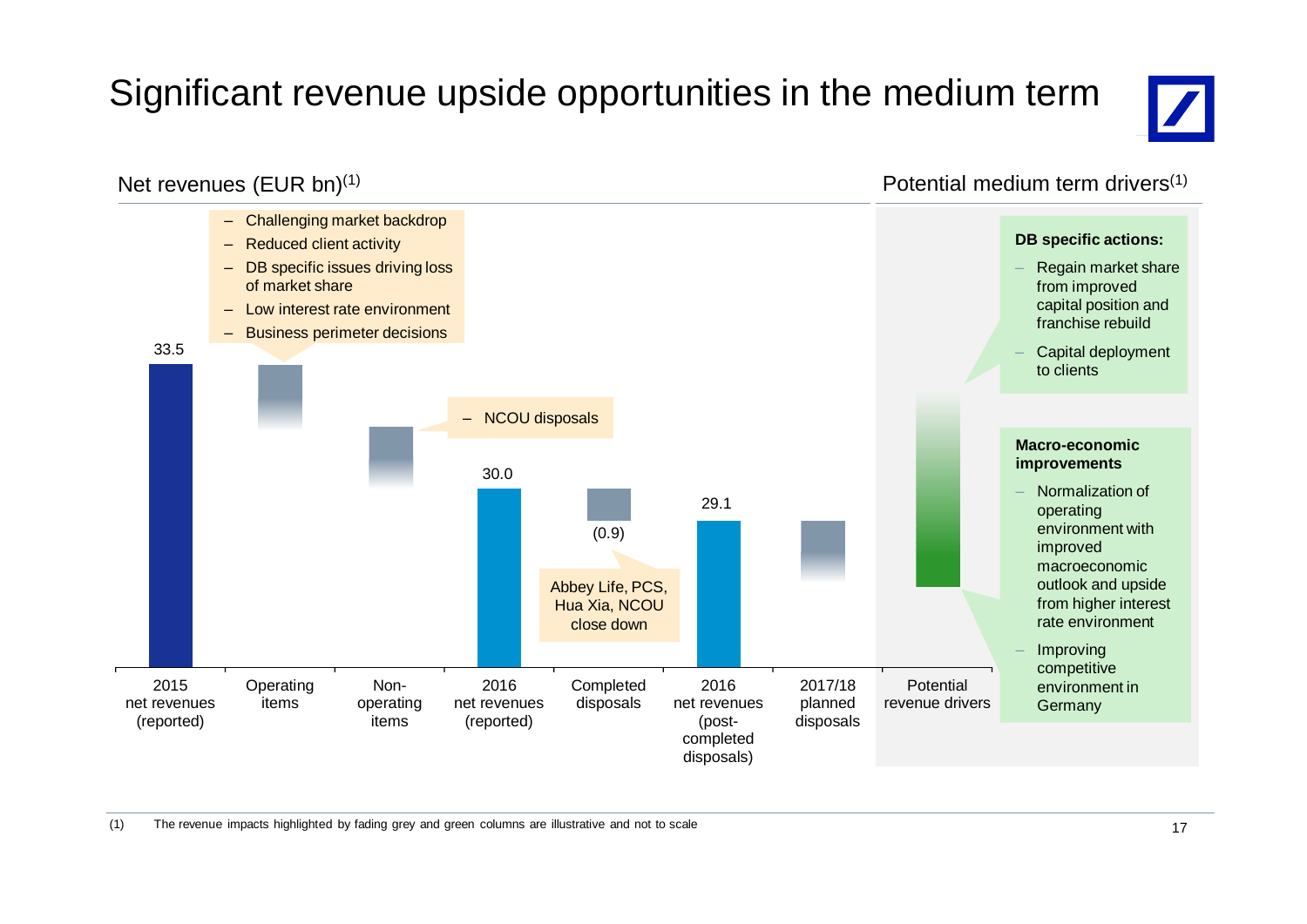## A stronger, safer bank with significant growth opportunities



| <b>Capital levels</b><br>above our<br>CET1 ratio<br>target           | 2<br>Leading<br>European bank<br>with a global<br>CIB franchise<br>which has scale<br>and strength to<br>pursue growth | No.1 position in<br>3<br>German home<br>market through<br>creation of a<br>market leading<br>private and<br>commercial<br>bank | 4 World-class<br>asset<br>management<br><b>business</b><br>repositioned for<br>growth | 5<br>Smaller<br>corporate<br>centre and<br>infrastructure<br>cost base<br>aligned with<br>businesses | Earnings mix<br>$6 \,$<br>more geared<br>towards stable<br>businesses                                                                |
|----------------------------------------------------------------------|------------------------------------------------------------------------------------------------------------------------|--------------------------------------------------------------------------------------------------------------------------------|---------------------------------------------------------------------------------------|------------------------------------------------------------------------------------------------------|--------------------------------------------------------------------------------------------------------------------------------------|
| 2016 pro-forma fully<br>loaded CET1 ratio<br>of 14.1% <sup>(1)</sup> | Positive start to 2017                                                                                                 | Over 20 m retail<br>and commercial<br>clients in Germany                                                                       | Ability to manage<br>cost base<br>independent of the<br><b>bank</b>                   | <b>Adjusted Costs</b><br>target of<br>EUR $~22$ bn by<br>2018, EUR ~21 bn<br>by 2021                 | Cost efficiency from<br>Postbank-PCC<br>Germany merger<br>and reconfiguration<br>of IB towards<br>businesses with<br>stable earnings |

**Leading European bank with global transaction banking, corporate finance, capital markets, asset and wealth management capabilities**

**Strong home base in Germany**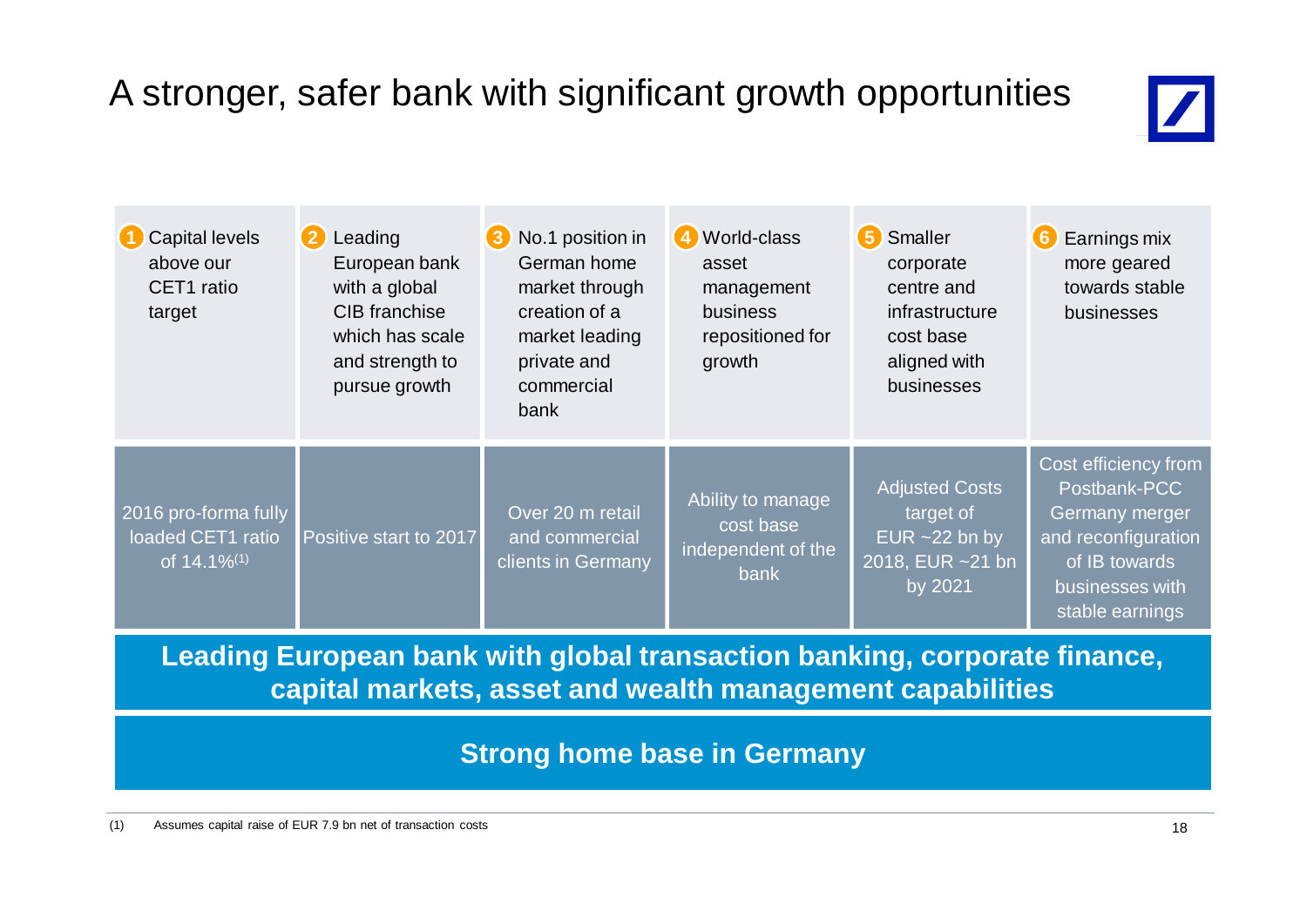

## **Appendix**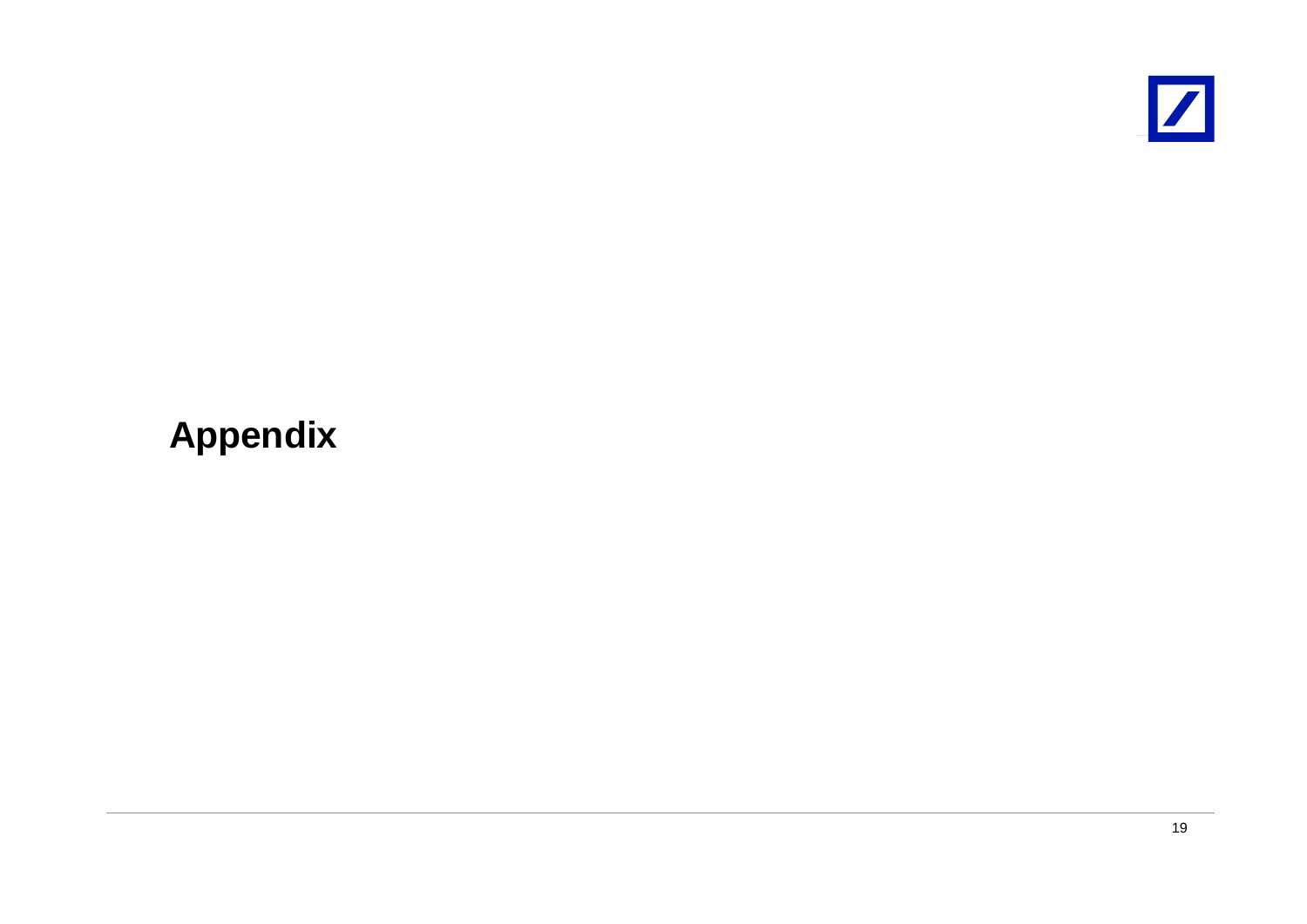### Transaction timetable



| Action                                                                   | Date               |
|--------------------------------------------------------------------------|--------------------|
| Expected publication of prospectus and publication of subscription offer | 20 March           |
| Expected start of subscription period and rights trading (FSE and NYSE)  | 21 March           |
| Expected end of rights trading New York Stock Exchange                   | 31 March           |
| Expected end of rights trading Frankfurt Stock Exchange                  | 4 April            |
| Expected end of subscription period                                      | 6 April            |
| Expected closing and settlement                                          | 7 April / 11 April |
|                                                                          |                    |
| Publication of Q1-2017 Results & Analyst Call                            | 27 April           |

| abiloguottoi & Ebrit Roballo & Alialyot Odil | ______ |
|----------------------------------------------|--------|
| <b>Annual General Meeting (Frankfurt)</b>    | 18 May |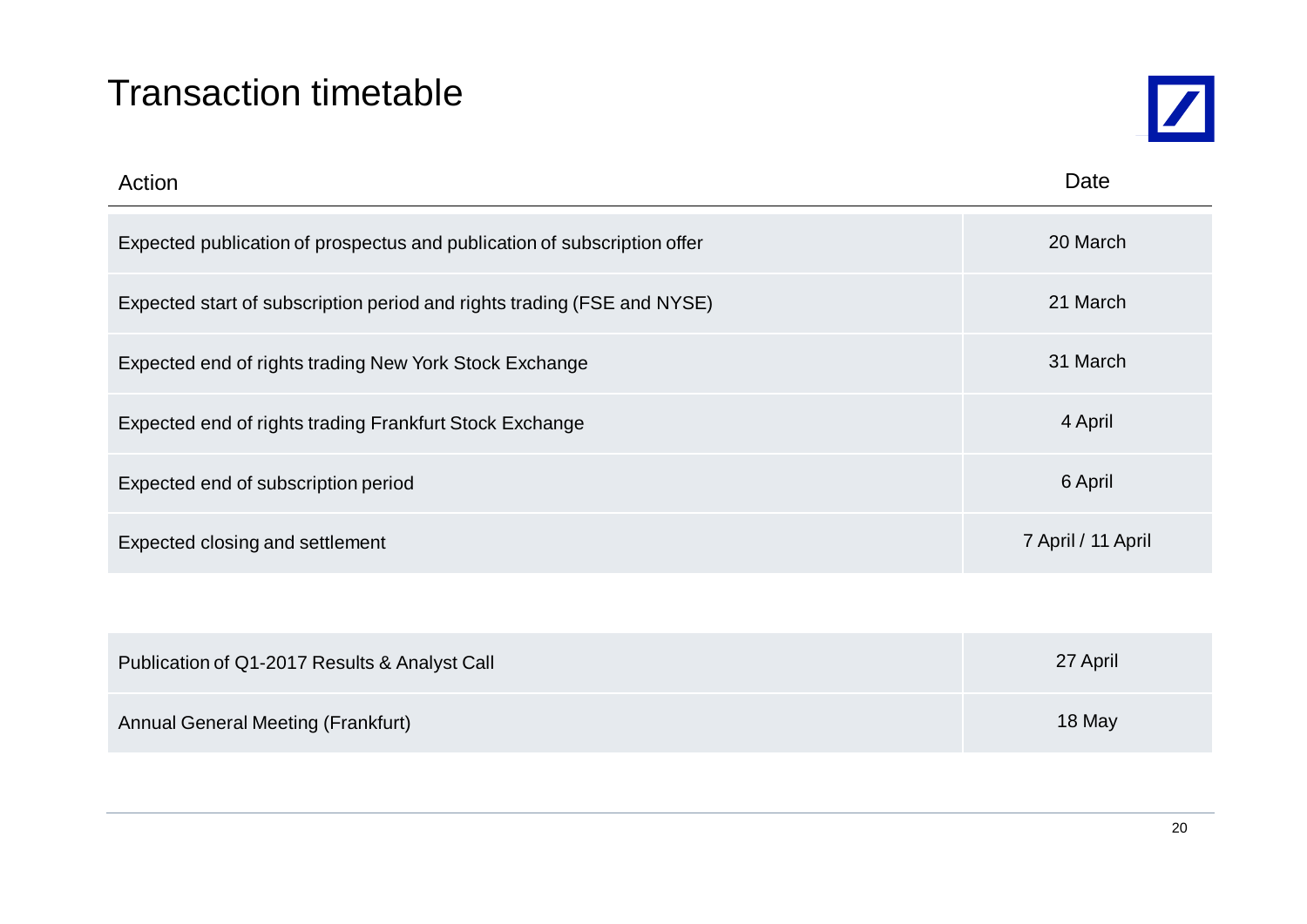|                                         | 2016 Financials - Old vs. New Structure<br>FY2016, in EUR m unless stated otherwise |                |                          |                |             |                 |                          |                |             |  |
|-----------------------------------------|-------------------------------------------------------------------------------------|----------------|--------------------------|----------------|-------------|-----------------|--------------------------|----------------|-------------|--|
| Revenues                                | <b>Old Structure</b>                                                                | <b>Group</b>   | <b>GM</b>                | <b>CIB</b>     | <b>PWCC</b> | <b>Postbank</b> | <b>AM</b>                | <b>C&amp;A</b> | <b>NCOU</b> |  |
|                                         | <b>Revenues (reported)</b>                                                          | 30,014         | 9,290                    | 7,483          | 7,717       | 3,366           | 3,020                    | (480)          | (382)       |  |
|                                         | Adj. For disposals and<br><b>NCOU exclusion</b>                                     | (943)          |                          | $\blacksquare$ | (779)       |                 | (537)                    | (10)           | 382         |  |
|                                         |                                                                                     |                |                          |                |             |                 |                          |                |             |  |
|                                         | <b>New Structure</b>                                                                | <b>Group</b>   | <b>New CIB</b>           |                | <b>PCB</b>  |                 | <b>AM</b>                | <b>C&amp;A</b> | <b>NCOU</b> |  |
|                                         | <b>Revenues Adj.</b>                                                                | 29,071         | 16,773                   |                | 10,304      |                 | 2,483                    | (490)          |             |  |
|                                         |                                                                                     |                |                          |                |             |                 |                          |                |             |  |
| <b>ACB</b>                              | <b>Old Structure</b>                                                                | <b>Group</b>   | <b>GM</b>                | <b>CIB</b>     | <b>PWCC</b> | <b>Postbank</b> | AM                       | C&A            | <b>NCOU</b> |  |
|                                         | <b>ACB</b> (reported)                                                               | (24, 734)      | (8,017)                  | (4,910)        | (6, 219)    | (2,729)         | (1,759)                  | (123)          | (977)       |  |
|                                         | Adj. For disposals and<br><b>NCOU exclusion</b>                                     | 613            | $\blacksquare$           | $\blacksquare$ | 145         |                 | 86                       |                | $382^{(1)}$ |  |
|                                         |                                                                                     |                |                          |                |             |                 |                          |                |             |  |
|                                         | <b>New Structure</b>                                                                | <b>Group</b>   | <b>New CIB</b>           |                | <b>PCB</b>  |                 | <b>AM</b>                | <b>C&amp;A</b> | <b>NCOU</b> |  |
|                                         | <b>ACB Adj.</b>                                                                     | (24, 121)      | (12, 927)                |                | (8,803)     |                 | (1,674)                  | (123)          | (595)       |  |
|                                         |                                                                                     |                |                          |                |             |                 |                          |                |             |  |
|                                         | <b>Old Structure</b>                                                                | <b>Group</b>   | <b>GM</b>                | <b>CIB</b>     | <b>PWCC</b> | <b>Postbank</b> | <b>AM</b>                | <b>C&amp;A</b> | <b>NCOU</b> |  |
| $\overline{\mathsf{bn}}$<br>RWA (in EUR | <b>RWA</b> (reported)                                                               | 357.4          | 157.9                    | 79.7           | 43.9        | 42.2            | 9.0                      | 15.6           | 9.2         |  |
|                                         | Adj. For disposals and<br><b>NCOU exclusion</b>                                     | (9.7)          | $\overline{\phantom{a}}$ | $\blacksquare$ | (0.2)       | $\blacksquare$  | $\overline{\phantom{a}}$ | (0.3)          | (9.2)       |  |
|                                         |                                                                                     |                |                          |                |             |                 |                          |                |             |  |
|                                         | <b>New Structure</b>                                                                | <b>Group</b>   | <b>New CIB</b>           |                | <b>PCB</b>  |                 | <b>AM</b>                | <b>C&amp;A</b> | <b>NCOU</b> |  |
|                                         | RWA Adj.                                                                            | 347.7<br>237.6 |                          |                | 85.8        |                 | 9.0                      | 15.3           |             |  |

(1) Costs associated with Maher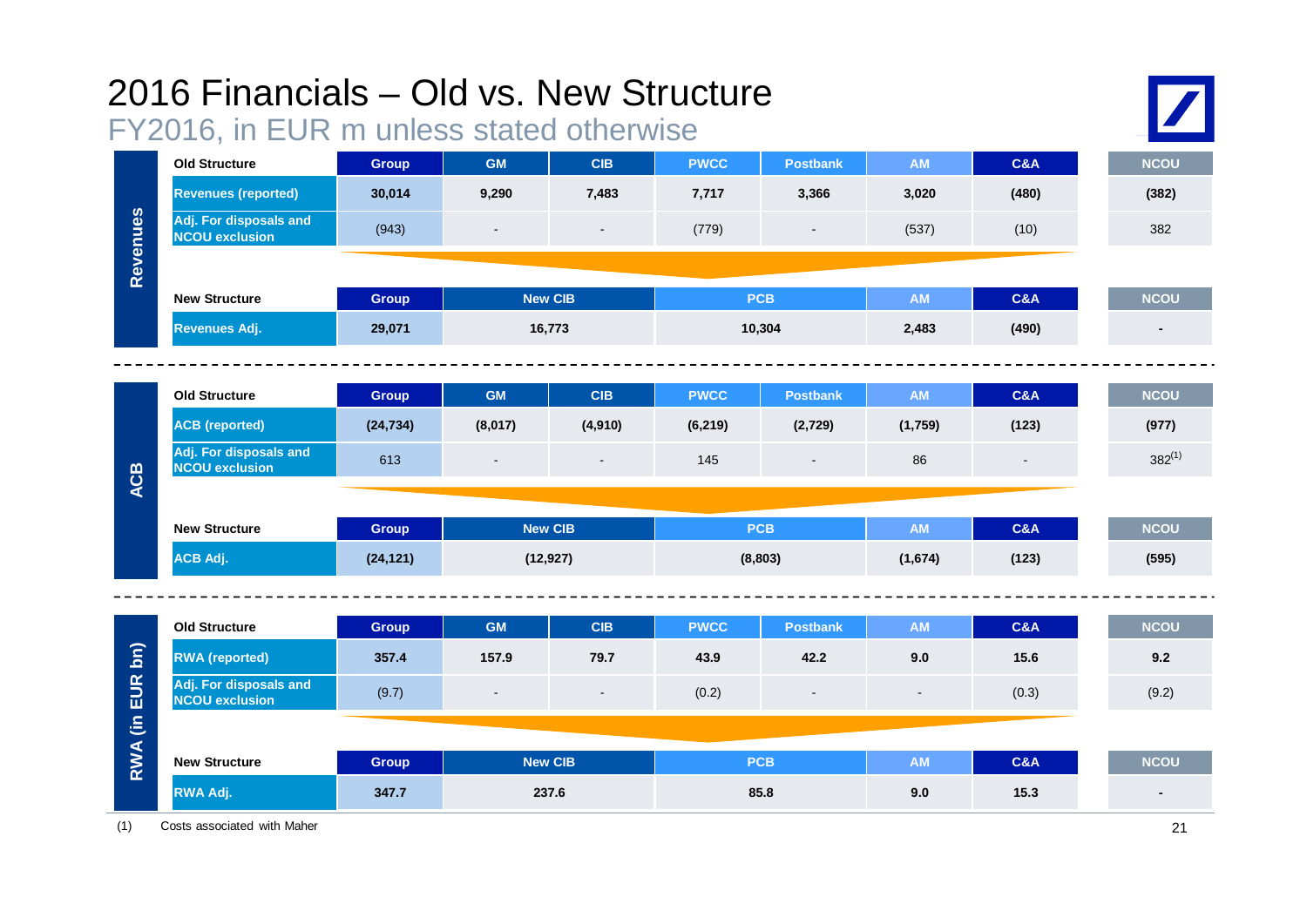### Our new financial targets are consistent with a simpler, safer Deutsche Bank



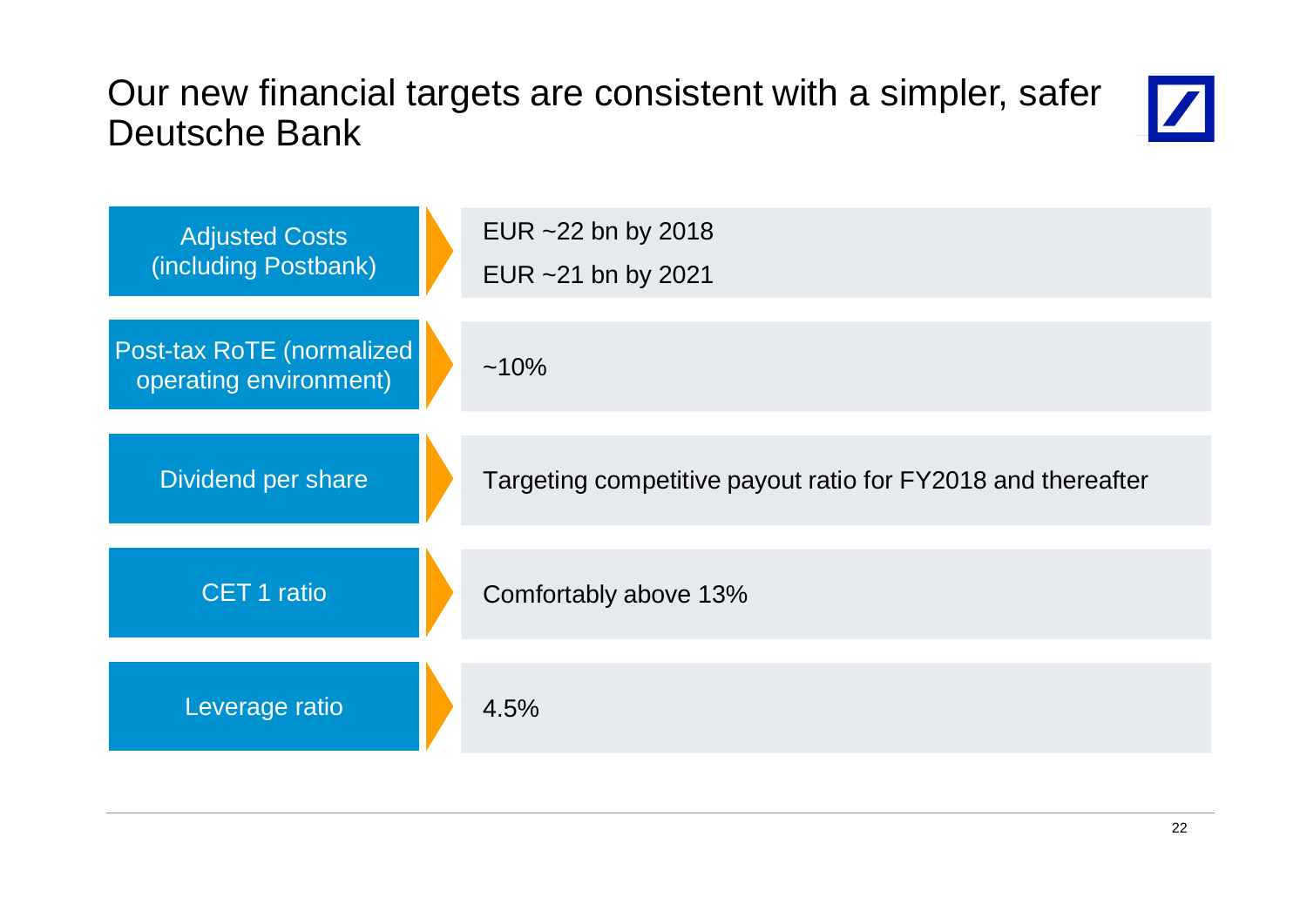### Cautionary statements



This presentation contains forward-looking statements. Forward-looking statements are statements that are not historical facts; they include statements about our beliefs and expectations and the assumptions underlying them. These statements are based on plans, estimates and projections as they are currently available to the management of Deutsche Bank. Forward-looking statements therefore speak only as of the date they are made, and we undertake no obligation to update publicly any of them in light of new information or future events.

By their very nature, forward-looking statements involve risks and uncertainties. A number of important factors could therefore cause actual results to differ materially from those contained in any forward-looking statement. Such factors include the conditions in the financial markets in Germany, in Europe, in the United States and elsewhere from which we derive a substantial portion of our revenues and in which we hold a substantial portion of our assets, the development of asset prices and market volatility, potential defaults of borrowers or trading counterparties, the implementation of our strategic initiatives, the reliability of our risk management policies, procedures and methods, and other risks referenced in our filings with the U.S. Securities and Exchange Commission. Such factors are described in detail in our SEC Form 20-F of 11 March 2016 under the heading "Risk Factors." Copies of this document are readily available upon request or can be downloaded from www.db.com/ir.

This presentation also contains non-IFRS financial measures. For a reconciliation to directly comparable figures reported under IFRS, to the extent such reconciliation is not provided in this presentation, refer to the 4Q2016 Financial Data Supplement, which is available at www.db.com/ir.